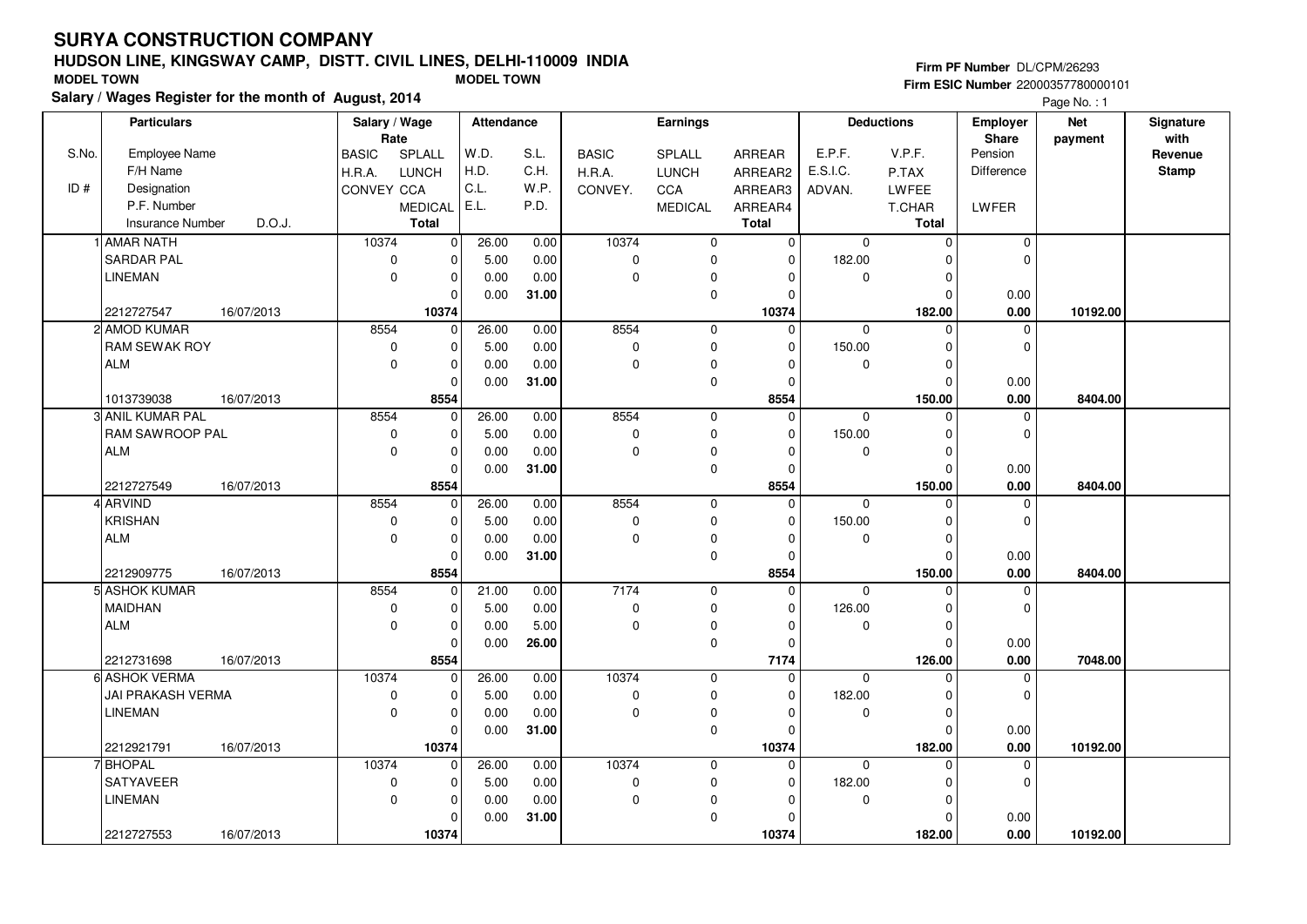11 GREAT MINZ MAHUL MINZ

12 JAG MOHAN RAJA RAMLINEMAN

13 JAGDISH YADAVRAM NARESH YADAV

ALM

ALM

14 JANMAJAY

GAJENDER YADAV

2212727559 **8554**

2212727562 **10374**

1013726467 16/07/2013

2212921840 **8554**

ALM

# **HUDSON LINE, KINGSWAY CAMP, DISTT. CIVIL LINES, DELHI-110009 INDIA**

 $\overline{0}$ 

25.00 5.00 0.000.00

17.00 4.00 0.000.00

26.00 5.00 0.000.00

> 0.00 0.00 0.000.00

 0.00 0.00 1.00**30.00**

 0.00 0.00 10.00**21.00**

 0.00 0.00 0.00**31.00**

 $0.00$  0.00 31.00 **0.00**

 $\overline{0}$  $\overline{0}$  $\overline{0}$ 8554

 $\overline{0}$ 

 $\overline{0}$  $\overline{0}$  $\overline{0}$ 10374

 $\overline{0}$ 

 $\overline{0}$  $\overline{0}$  $\overline{0}$ 8554

 $\overline{0}$ 

 $\overline{0}$  $\overline{0}$  $\overline{0}$ 8554

 8554 $\overline{0}$  $\overline{0}$ 

 10374 $\overline{0}$  $\overline{0}$ 

> 8554 $\overline{0}$  $\overline{0}$

> 8554 $\overline{0}$  $\overline{0}$

| <b>MODEL TOWN</b> |                                                       |            |                       | <b>MODEL TOWN</b> |       |              |                |          |          |                   | <b>I IIIII FI NGIHIDEI</b> DLOI MIZOZJJ | Firm ESIC Number 22000357780000101 |                   |
|-------------------|-------------------------------------------------------|------------|-----------------------|-------------------|-------|--------------|----------------|----------|----------|-------------------|-----------------------------------------|------------------------------------|-------------------|
|                   | Salary / Wages Register for the month of August, 2014 |            |                       |                   |       |              |                |          |          |                   |                                         | Page No.: 2                        |                   |
|                   | <b>Particulars</b>                                    |            | Salary / Wage<br>Rate | Attendance        |       |              | Earnings       |          |          | <b>Deductions</b> | <b>Employer</b><br><b>Share</b>         | <b>Net</b><br>payment              | Signature<br>with |
| S.No.             | <b>Employee Name</b>                                  | BASIC      | SPLALL                | W.D.              | S.L.  | <b>BASIC</b> | SPLALL         | ARREAR   | E.P.F.   | V.P.F.            | Pension                                 |                                    | Revenue           |
|                   | F/H Name                                              | H.R.A.     | <b>LUNCH</b>          | H.D.              | C.H.  | H.R.A.       | <b>LUNCH</b>   | ARREAR2  | E.S.I.C. | P.TAX             | Difference                              |                                    | Stamp             |
| ID#               | Designation                                           | CONVEY CCA |                       | C.L.              | W.P.  | CONVEY.      | <b>CCA</b>     | ARREAR3  | ADVAN.   | LWFEE             |                                         |                                    |                   |
|                   | P.F. Number                                           |            | <b>MEDICAL</b>        | E.L.              | P.D.  |              | <b>MEDICAL</b> | ARREAR4  |          | T.CHAR            | LWFER                                   |                                    |                   |
|                   | D.O.J.<br>Insurance Number                            |            | Total                 |                   |       |              |                | Total    |          | Total             |                                         |                                    |                   |
|                   | 8 DEVENDER KUMAR                                      | 8554       | $\Omega$              | 26.00             | 0.00  | 8554         | <sup>n</sup>   | $\Omega$ | $\Omega$ |                   | $\Omega$                                |                                    |                   |
|                   | ISHRI RAM                                             |            | $\Omega$              | 5.00              | 0.00  | $\Omega$     |                | 0        | 150.00   |                   |                                         |                                    |                   |
|                   | ALM                                                   |            | $\Omega$<br>$\Omega$  | 0.00              | 0.00  | $\Omega$     |                |          | O        |                   |                                         |                                    |                   |
|                   |                                                       |            |                       | 0.00              | 31.00 |              | $\Omega$       |          |          |                   | 0.00                                    |                                    |                   |
|                   | 2212727556<br>16/07/2013                              |            | 8554                  |                   |       |              |                | 8554     |          | 150.00            | 0.00                                    | 8404.00                            |                   |
|                   | 9 DEVI SINGH                                          | 10374      |                       | 26.00             | 0.00  | 10374        | 0              | 0        | $\Omega$ |                   |                                         |                                    |                   |
|                   | MAKRAND PAL                                           |            |                       | 5.00              | 0.00  | $\Omega$     |                | $\Omega$ | 182.00   |                   |                                         |                                    |                   |
|                   | LINEMAN                                               |            | O<br>$\Omega$         | 0.00              | 0.00  | $\Omega$     |                |          | n        |                   |                                         |                                    |                   |
|                   |                                                       |            |                       | 0.00              | 31.00 |              |                |          |          |                   | 0.00                                    |                                    |                   |
|                   | 2212727557<br>16/07/2013                              |            | 10374                 |                   |       |              |                | 10374    |          | 182.00            | 0.00                                    | 10192.00                           |                   |
|                   | 10 DINESH KUMAR                                       | 10374      | $\Omega$              | 24.00             | 0.00  | 9705         | <sup>0</sup>   | $\Omega$ | $\Omega$ |                   |                                         |                                    |                   |
|                   | <b>RAM KALAN SINGH</b>                                |            | $\Omega$              | 5.00              | 0.00  | 0            |                | 0        | 170.00   |                   |                                         |                                    |                   |
|                   | <b>LINEMAN</b>                                        |            | $\Omega$              | 0.00              | 2.00  | 0            |                |          |          |                   |                                         |                                    |                   |
|                   |                                                       |            |                       | 0.00              | 29.00 |              |                |          |          |                   | 0.00                                    |                                    |                   |
|                   | 2212727558<br>16/07/2013                              |            | 10374                 |                   |       |              |                | 9705     |          | 170.00            | 0.00                                    | 9535.00                            |                   |

 8278 $\overline{0}$  $\overline{0}$ 

16/07/2013 **0.00**

 7028 $\overline{0}$  $\overline{0}$ 

16/07/2013 **0.00**

 8554 $\overline{0}$  $\overline{0}$ 

16/07/2013 **0.00**

16/07/2013 **0.00**

 $\overline{0}$  $\overline{0}$  $\overline{0}$ 

 $\overline{0}$ 

 $\overline{0}$  $\overline{0}$  $\overline{0}$  $\overline{0}$ 

 $\overline{0}$  $\overline{0}$  $\overline{0}$  $\overline{0}$ 

 0 $\overline{0}$  $\overline{0}$  $\overline{0}$ 

 $\overline{0}$  $\overline{0}$  $\overline{0}$  $\overline{0}$ 

 $\overline{0}$  $\overline{0}$  $\overline{0}$   **8278** $\overline{0}$ 

 $\overline{0}$  $\overline{0}$  $\overline{0}$   **7028** $\overline{0}$ 

 $\overline{0}$  $\overline{0}$  $\overline{0}$   **8554** $\overline{0}$ 

> $\overline{0}$  $\overline{0}$  $\overline{0}$  **0**

**Firm PF Number** DL/CPM/26293

 $\overline{0}$ 

 $\overline{0}$ 

 0.00 $0.00$ 

 $\overline{0}$ 

 $\overline{0}$ 

 0.00 $0.00$ 

 $\overline{0}$ 

 $\overline{0}$ 

 0.00 $0.00$ 

 $\overline{0}$ 

 $\overline{0}$ 

 **0.00 0.00**

0.00

 **145.00 8133.00**

 **123.00 6905.00**

 **150.00 8404.00**

0 0

0 0

0 0

 $\begin{matrix}0&0\end{matrix}$ 

 145.00 $\overline{0}$ 

 123.00 $\overline{0}$ 

 150.00 $\overline{0}$ 

> 0.00 $\overline{0}$

 $\overline{0}$ 

 $\overline{0}$  $\overline{0}$ 145.00

 $\overline{0}$ 

 $\overline{0}$  $\overline{0}$ 123.00

 0 $\overline{0}$  $\overline{0}$ 150.00

 $\overline{0}$ 

 0 $\overline{0}$  $0.00$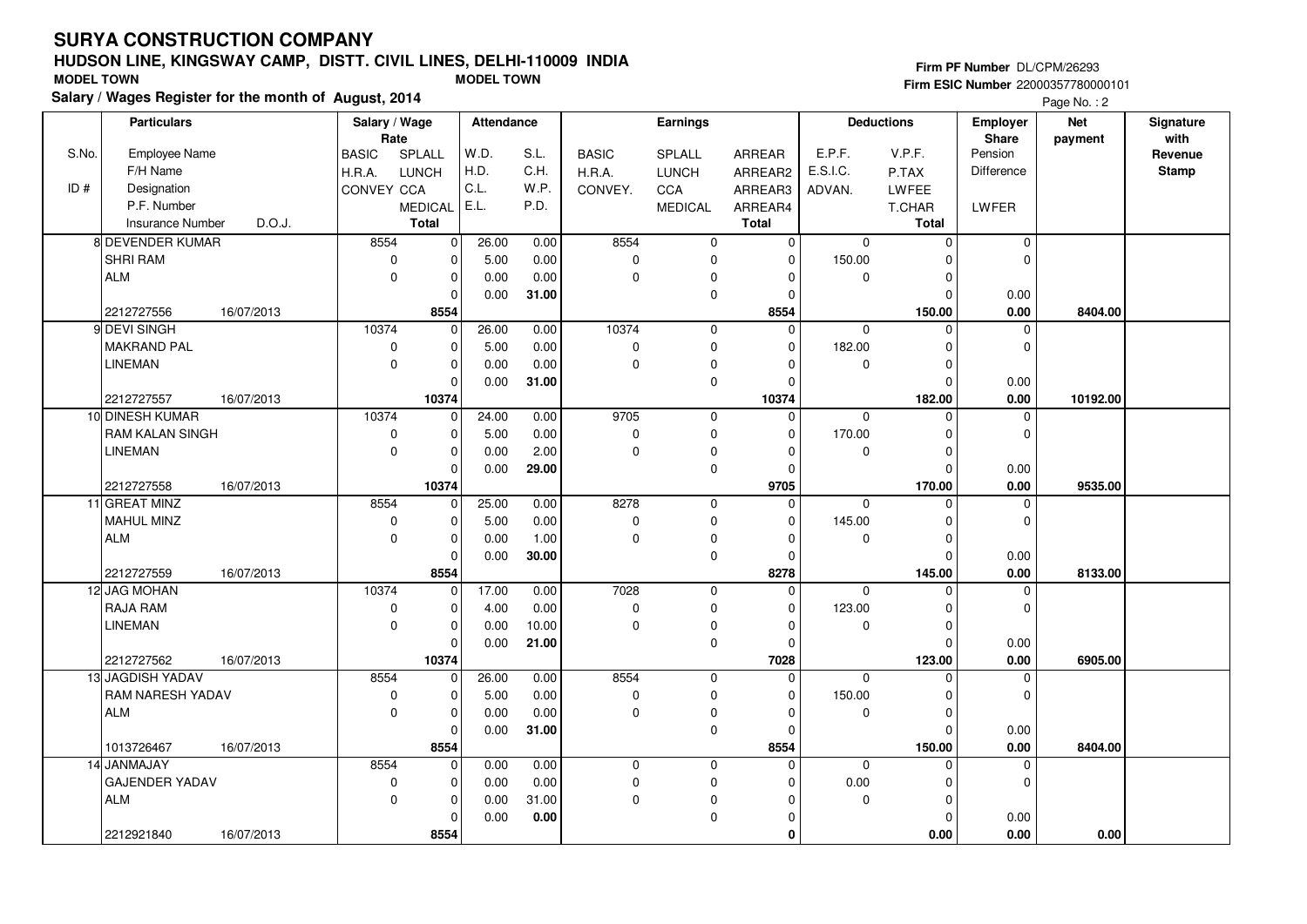# **HUDSON LINE, KINGSWAY CAMP, DISTT. CIVIL LINES, DELHI-110009 INDIASalary / Wages Register for the month of August, 2014 MODEL TOWN MODEL TOWN**

## **Firm PF Number** DL/CPM/26293

|       | Salary / Wages Register for the month of August, 2014 |            |               |                |                   |       |              |                |                |              |                   |                | Page No.: 3 |           |
|-------|-------------------------------------------------------|------------|---------------|----------------|-------------------|-------|--------------|----------------|----------------|--------------|-------------------|----------------|-------------|-----------|
|       | <b>Particulars</b>                                    |            | Salary / Wage |                | <b>Attendance</b> |       |              | Earnings       |                |              | <b>Deductions</b> | Employer       | <b>Net</b>  | Signature |
|       |                                                       |            | Rate          |                |                   |       |              |                |                |              |                   | <b>Share</b>   | payment     | with      |
| S.No. | Employee Name                                         |            | <b>BASIC</b>  | <b>SPLALL</b>  | W.D.              | S.L.  | <b>BASIC</b> | SPLALL         | <b>ARREAR</b>  | E.P.F.       | V.P.F.            | Pension        |             | Revenue   |
|       | F/H Name                                              |            | H.R.A.        | <b>LUNCH</b>   | H.D.              | C.H.  | H.R.A.       | <b>LUNCH</b>   | ARREAR2        | E.S.I.C.     | P.TAX             | Difference     |             | Stamp     |
| ID#   | Designation                                           |            | CONVEY CCA    |                | C.L.              | W.P.  | CONVEY.      | <b>CCA</b>     | ARREAR3        | ADVAN.       | <b>LWFEE</b>      |                |             |           |
|       | P.F. Number                                           |            |               | <b>MEDICAL</b> | E.L.              | P.D.  |              | <b>MEDICAL</b> | ARREAR4        |              | <b>T.CHAR</b>     | LWFER          |             |           |
|       | <b>Insurance Number</b>                               | D.O.J.     |               | <b>Total</b>   |                   |       |              |                | <b>Total</b>   |              | Total             |                |             |           |
|       | 15 JATA SHANKAR                                       |            | 10374         | $\pmb{0}$      | 26.00             | 0.00  | 10374        | 0              | $\overline{0}$ | $\mathbf 0$  | 0                 | $\mathbf 0$    |             |           |
|       | <b>ASHOK KUMAR</b>                                    |            | 0             | $\mathbf 0$    | 5.00              | 0.00  | 0            | $\mathbf 0$    | $\mathbf 0$    | 182.00       | $\Omega$          | $\mathbf 0$    |             |           |
|       | LINEMAN                                               |            | $\mathbf 0$   | $\mathbf 0$    | 0.00              | 0.00  | 0            | $\mathbf 0$    | 0              | 0            | $\mathbf 0$       |                |             |           |
|       |                                                       |            |               | $\Omega$       | 0.00              | 31.00 |              | $\pmb{0}$      | $\Omega$       |              | $\Omega$          | 0.00           |             |           |
|       | 2212727564                                            | 16/07/2013 |               | 10374          |                   |       |              |                | 10374          |              | 182.00            | 0.00           | 10192.00    |           |
|       | 16 JITENDER                                           |            | 8554          | $\mathbf 0$    | 26.00             | 0.00  | 8554         | $\mathbf 0$    | $\mathbf 0$    | $\mathbf 0$  | $\Omega$          | $\mathbf 0$    |             |           |
|       | VASUDEV                                               |            | $\mathbf 0$   | 0              | 5.00              | 0.00  | 0            | $\mathbf 0$    | $\Omega$       | 150.00       | $\Omega$          | $\mathbf 0$    |             |           |
|       | <b>ALM</b>                                            |            | $\mathbf 0$   | $\mathbf 0$    | 0.00              | 0.00  | $\mathbf 0$  | $\mathbf 0$    | 0              | $\mathbf 0$  | $\Omega$          |                |             |           |
|       |                                                       |            |               | $\Omega$       | 0.00              | 31.00 |              | $\pmb{0}$      | $\Omega$       |              | $\Omega$          | 0.00           |             |           |
|       | 1013583473                                            | 16/07/2013 |               | 8554           |                   |       |              |                | 8554           |              | 150.00            | 0.00           | 8404.00     |           |
|       | 17 KAILASH RAJPUT                                     |            | 10374         | 0              | 11.00             | 0.00  | 4016         | $\mathbf 0$    | $\Omega$       | $\mathbf 0$  | $\Omega$          | 0              |             |           |
|       | <b>LAL SINGH</b>                                      |            | 0             | $\mathbf 0$    | 1.00              | 0.00  | 0            | $\mathbf 0$    | 0              | 71.00        | $\Omega$          | $\mathbf 0$    |             |           |
|       | <b>LINEMAN</b>                                        |            | $\mathbf 0$   | $\pmb{0}$      | 0.00              | 19.00 | 0            | $\mathbf 0$    | $\Omega$       | $\mathbf 0$  | $\Omega$          |                |             |           |
|       |                                                       |            |               | $\Omega$       | 0.00              | 12.00 |              | $\mathbf 0$    | $\Omega$       |              | $\Omega$          | 0.00           |             |           |
|       | 2212727565                                            | 16/07/2013 |               | 10374          |                   |       |              |                | 4016           |              | 71.00             | 0.00           | 3945.00     |           |
|       | 18 KAUSHAL KUMAR                                      |            | 8554          | $\mathbf 0$    | 26.00             | 0.00  | 8554         | $\overline{0}$ | $\overline{0}$ | $\Omega$     | $\Omega$          | $\overline{0}$ |             |           |
|       | <b>SARDAR PAL</b>                                     |            | 0             | $\mathbf 0$    | 5.00              | 0.00  | 0            | $\mathbf 0$    | 0              | 150.00       | $\Omega$          | $\mathbf 0$    |             |           |
|       | <b>ALM</b>                                            |            | $\mathbf 0$   | $\mathbf 0$    | 0.00              | 0.00  | 0            | $\mathbf 0$    | $\mathbf 0$    | $\mathbf 0$  | $\mathbf 0$       |                |             |           |
|       |                                                       |            |               | $\Omega$       | 0.00              | 31.00 |              | $\mathbf 0$    | $\Omega$       |              | $\Omega$          | 0.00           |             |           |
|       | 2212727566                                            | 16/07/2013 |               | 8554           |                   |       |              |                | 8554           |              | 150.00            | 0.00           | 8404.00     |           |
|       | 19 MAHADEV                                            |            | 8554          | $\mathbf 0$    | 26.00             | 0.00  | 8554         | $\mathbf 0$    | $\mathbf{0}$   | $\mathbf 0$  | $\Omega$          | 0              |             |           |
|       | LAKHU PRASAD YADAV                                    |            | $\mathbf 0$   | $\mathbf 0$    | 5.00              | 0.00  | 0            | $\mathbf 0$    | 0              | 150.00       | $\Omega$          | $\mathbf 0$    |             |           |
|       | <b>ALM</b>                                            |            | $\mathbf 0$   | $\mathbf 0$    | 0.00              | 0.00  | 0            | $\mathbf 0$    | $\mathbf 0$    | $\mathbf 0$  | $\Omega$          |                |             |           |
|       |                                                       |            |               | $\Omega$       | 0.00              | 31.00 |              | $\mathbf 0$    | $\Omega$       |              | $\Omega$          | 0.00           |             |           |
|       | 2212731706                                            | 01/08/2013 |               | 8554           |                   |       |              |                | 8554           |              | 150.00            | 0.00           | 8404.00     |           |
|       | 20 MAHAVIR PRASAD                                     |            | 10374         | 0              | 26.00             | 0.00  | 10374        | $\mathbf 0$    | $\Omega$       | $\mathbf 0$  | $\Omega$          | 0              |             |           |
|       | <b>BUDHAI PRASAD</b>                                  |            | 0             | $\mathbf 0$    | 5.00              | 0.00  | 0            | $\mathbf 0$    | $\mathbf 0$    | 182.00       | $\Omega$          | $\mathbf 0$    |             |           |
|       | <b>LINEMAN</b>                                        |            | $\mathbf 0$   | $\mathbf 0$    | 0.00              | 0.00  | 0            | $\pmb{0}$      | $\Omega$       | 0            | $\Omega$          |                |             |           |
|       |                                                       |            |               | $\Omega$       | 0.00              | 31.00 |              | $\mathbf 0$    | $\Omega$       |              | $\Omega$          | 0.00           |             |           |
|       | 2212727569                                            | 01/11/2013 |               | 10374          |                   |       |              |                | 10374          |              | 182.00            | 0.00           | 10192.00    |           |
|       | 21 MANSA RAM                                          |            | 8554          | $\mathbf 0$    | 26.00             | 0.00  | 8554         | $\mathbf 0$    | $\mathbf 0$    | $\mathbf{0}$ | $\Omega$          | 0              |             |           |
|       | <b>RAM KRISHAN</b>                                    |            | $\mathbf 0$   | $\mathbf 0$    | 5.00              | 0.00  | 0            | 0              | $\mathbf 0$    | 150.00       | $\Omega$          | $\mathbf 0$    |             |           |
|       | <b>ALM</b>                                            |            | $\mathbf 0$   | $\mathbf 0$    | 0.00              | 0.00  | 0            | $\pmb{0}$      | 0              | 0            | $\Omega$          |                |             |           |
|       |                                                       |            |               | $\mathbf 0$    | 0.00              | 31.00 |              | $\pmb{0}$      | 0              |              | $\Omega$          | 0.00           |             |           |
|       | 2212727575                                            | 16/07/2013 |               | 8554           |                   |       |              |                | 8554           |              | 150.00            | 0.00           | 8404.00     |           |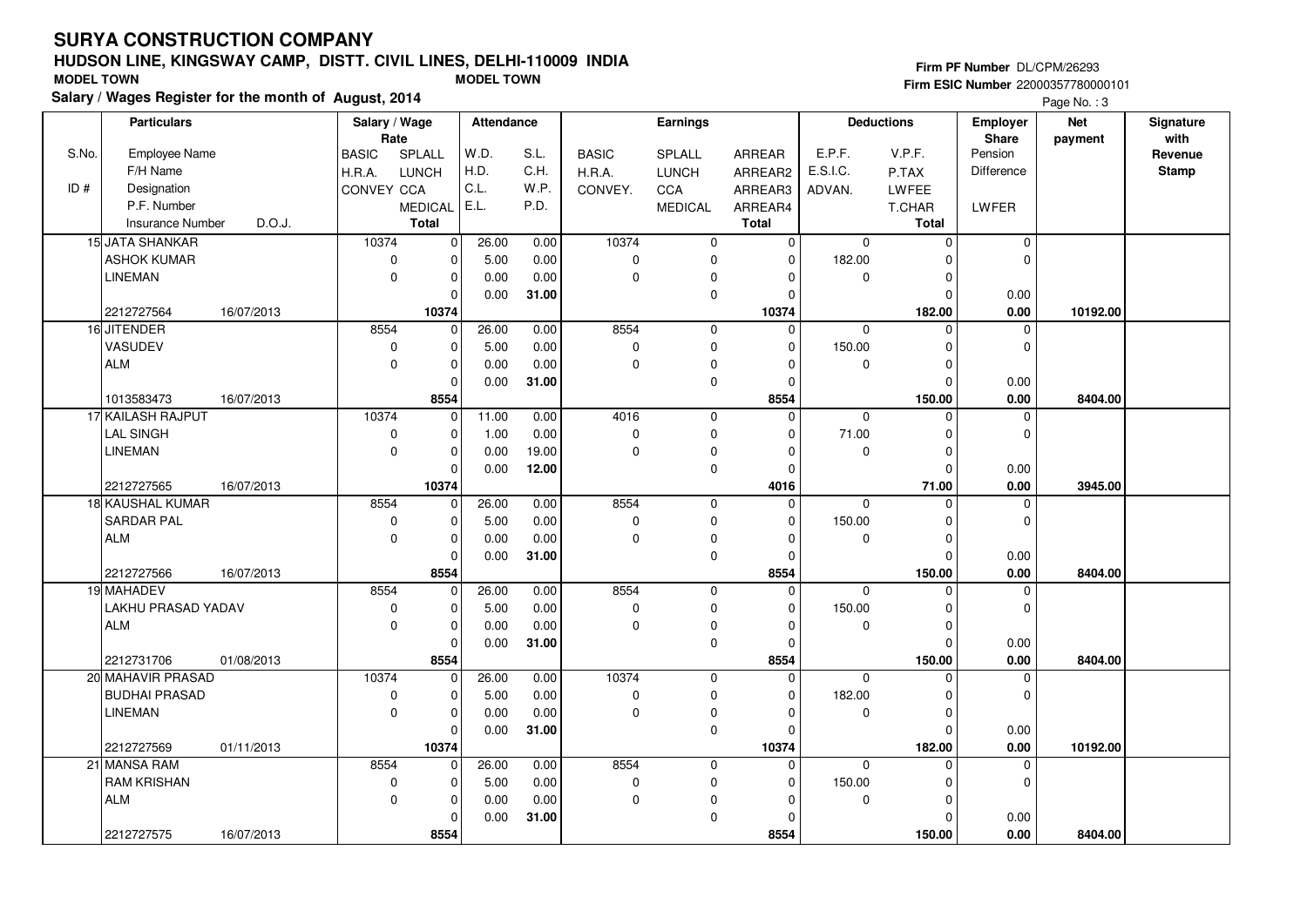S.No.

F/H NameDesignation

ID #

# **HUDSON LINE, KINGSWAY CAMP, DISTT. CIVIL LINES, DELHI-110009 INDIA**

**Salary / Wages Register for the month of August, 2014**

#### BASIC SPLALL H.R.A. LUNCHCONVEY CCA MEDICAL E.L. ARREAR ARREAR2 ARREAR3 ARREAR4**Total**Employee Name P.F. Number Insurance Number**Salary / Wage RateAttendance Earnings**BASIC H.R.A. CONVEY.SPLALL LUNCH**CCA**  MEDICAL**Total**ADVAN.P.TAX LWFEE T.CHAR **Total**E.P.F. V.P.F. E.S.I.C.Pension DifferenceLWFER**Deductions Employer Share**W.D. H.D. C.L.S.L. C.H. W.P. P.D.**Firm PF Number** DL/CPM/26293 **Firm ESIC Number** 22000357780000101 **MODEL TOWN MODEL TOWN Net paymentSignaturewith Revenue StampParticulars**Page No.: 4  $D.$  $D.$ J.J. 8554 $\overline{\phantom{0}}$  $\overline{\phantom{0}}$  $\overline{0}$  $\overline{0}$  $\overline{0}$  $\overline{0}$  $\overline{0}$  $\overline{0}$  $\overline{0}$  $\overline{0}$  **4139** 4139 $\overline{0}$  $\overline{0}$  $\overline{\phantom{0}}$  $\overline{\phantom{0}}$  $\overline{\phantom{0}}$  $\overline{\phantom{0}}$  0 0 73.00 $\overline{\phantom{0}}$  $\overline{\phantom{0}}$  $\overline{\phantom{0}}$  $\overline{\phantom{0}}$  **73.00 4066.00** $\overline{\phantom{0}}$  $\overline{\phantom{0}}$  0.0013.00 2.00 0.00 0.00 0.00 0.0016.00**15.00**16/07/2013 **0.00** 8554 $\overline{0}$  $\overline{0}$  8002 $\overline{\phantom{0}}$  0 0 $\overline{0}$ 24.000.00

| <b>INDUCTOR</b> INVEST   | יט.∪.       | ι νιαι   |       |       |             |             | ι νιαι         |             | ι νιαι       |             |          |  |
|--------------------------|-------------|----------|-------|-------|-------------|-------------|----------------|-------------|--------------|-------------|----------|--|
| 22 MUKESH KUMAR          | 8554        | $\Omega$ | 13.00 | 0.00  | 4139        | $\Omega$    | $\Omega$       | $\mathbf 0$ |              | $\Omega$    |          |  |
| <b>GAJODHAR</b>          | 0           |          | 2.00  | 0.00  | $\Omega$    | $\Omega$    | $\Omega$       | 73.00       |              | $\Omega$    |          |  |
| l ALM                    | $\Omega$    |          | 0.00  | 16.00 | $\Omega$    | $\Omega$    | $\Omega$       | $\Omega$    |              |             |          |  |
|                          |             |          | 0.00  | 15.00 |             | $\mathbf 0$ | $\Omega$       |             | $\Omega$     | 0.00        |          |  |
| 2212727574<br>16/07/2013 |             | 8554     |       |       |             |             | 4139           |             | 73.00        | 0.00        | 4066.00  |  |
| 23 MUKESH KUMAR          | 8554        | $\Omega$ | 24.00 | 0.00  | 8002        | $\Omega$    | $\Omega$       | $\Omega$    | <sup>0</sup> | $\Omega$    |          |  |
| <b>JAWALA PRASAD</b>     | $\mathbf 0$ |          | 5.00  | 0.00  | $\Omega$    | $\Omega$    | $\mathbf 0$    | 141.00      |              | $\Omega$    |          |  |
| <b>LALM</b>              | $\Omega$    |          | 0.00  | 2.00  | ∩           | $\Omega$    | <sup>0</sup>   | $\Omega$    |              |             |          |  |
|                          |             |          | 0.00  | 29.00 |             | $\Omega$    | $\Omega$       |             |              | 0.00        |          |  |
| 2212727577<br>16/07/2013 |             | 8554     |       |       |             |             | 8002           |             | 141.00       | 0.00        | 7861.00  |  |
| 24 MUKESH KUMAR          | 10374       | $\Omega$ | 26.00 | 0.00  | 10374       | $\Omega$    | $\mathbf 0$    | $\Omega$    |              | $\Omega$    |          |  |
| <b>GOVERDHAN</b>         | $\mathbf 0$ |          | 5.00  | 0.00  | $\mathbf 0$ | $\Omega$    | $\Omega$       | 182.00      |              | $\Omega$    |          |  |
| l TO                     | $\Omega$    |          | 0.00  | 0.00  | $\Omega$    | $\mathbf 0$ | $\Omega$       | $\Omega$    |              |             |          |  |
|                          |             |          | 0.00  | 31.00 |             | $\mathbf 0$ | $\Omega$       |             |              | 0.00        |          |  |
| 1013583467<br>16/07/2013 |             | 10374    |       |       |             |             | 10374          |             | 182.00       | 0.00        | 10192.00 |  |
| 25 NARENDRA              | 10374       | $\Omega$ | 26.00 | 0.00  | 10374       | 0           | $\Omega$       | $\Omega$    |              | $\Omega$    |          |  |
| <b>RAM SWAROOP</b>       | $\Omega$    |          | 5.00  | 0.00  | $\Omega$    | $\Omega$    | $\Omega$       | 182.00      |              | $\Omega$    |          |  |
| TO                       | $\mathbf 0$ |          | 0.00  | 0.00  | $\mathbf 0$ | 0           | $\Omega$       | $\mathbf 0$ |              |             |          |  |
|                          |             |          | 0.00  | 31.00 |             | $\mathbf 0$ | $\Omega$       |             | $\Omega$     | 0.00        |          |  |
| 2212948036<br>16/07/2013 |             | 10374    |       |       |             |             | 10374          |             | 182.00       | 0.00        | 10192.00 |  |
| 26 NARESH                | 8554        | $\Omega$ | 17.00 | 0.00  | 5243        | 0           | 0              | $\mathbf 0$ |              | $\Omega$    |          |  |
| LAIKU PRASAD             | $\mathbf 0$ | $\Omega$ | 2.00  | 0.00  | $\mathbf 0$ | $\mathbf 0$ | $\Omega$       | 92.00       |              | $\mathbf 0$ |          |  |
| ALM                      | $\mathbf 0$ |          | 0.00  | 12.00 | $\Omega$    | 0           | $\Omega$       | $\Omega$    |              |             |          |  |
|                          |             |          | 0.00  | 19.00 |             | $\mathbf 0$ | $\Omega$       |             |              | 0.00        |          |  |
| 16/07/2013<br>2212727578 |             | 8554     |       |       |             |             | 5243           |             | 92.00        | 0.00        | 5151.00  |  |
| 27 NARESH DAHIYA         | 10374       | $\Omega$ | 26.00 | 0.00  | 10374       | $\mathbf 0$ | $\Omega$       | $\Omega$    |              | $\Omega$    |          |  |
| MUKHTYAR SINGH           | 0           |          | 5.00  | 0.00  | $\mathbf 0$ | 0           | $\mathbf 0$    | 182.00      |              | $\Omega$    |          |  |
| <b>LINEMAN</b>           | $\Omega$    |          | 0.00  | 0.00  | $\Omega$    | 0           | $\Omega$       | $\Omega$    |              |             |          |  |
|                          |             |          | 0.00  | 31.00 |             | 0           | $\Omega$       |             |              | 0.00        |          |  |
| 2212727580<br>16/07/2013 |             | 10374    |       |       |             |             | 10374          |             | 182.00       | 0.00        | 10192.00 |  |
| 28 NARESH KUMAR          | 10374       | $\Omega$ | 26.00 | 0.00  | 10374       | $\mathbf 0$ | $\overline{0}$ | $\mathbf 0$ |              | $\mathbf 0$ |          |  |
| <b>RAJ KUMAR</b>         | $\mathbf 0$ |          | 5.00  | 0.00  | $\mathbf 0$ | $\Omega$    | 0              | 182.00      |              | $\Omega$    |          |  |
| <b>LINEMAN</b>           | $\Omega$    |          | 0.00  | 0.00  | $\Omega$    | $\Omega$    | $\Omega$       | $\Omega$    |              |             |          |  |
|                          |             |          | 0.00  | 31.00 |             | $\Omega$    |                |             |              | 0.00        |          |  |
| 16/07/2013<br>2212727581 |             | 10374    |       |       |             |             | 10374          |             | 182.00       | 0.00        | 10192.00 |  |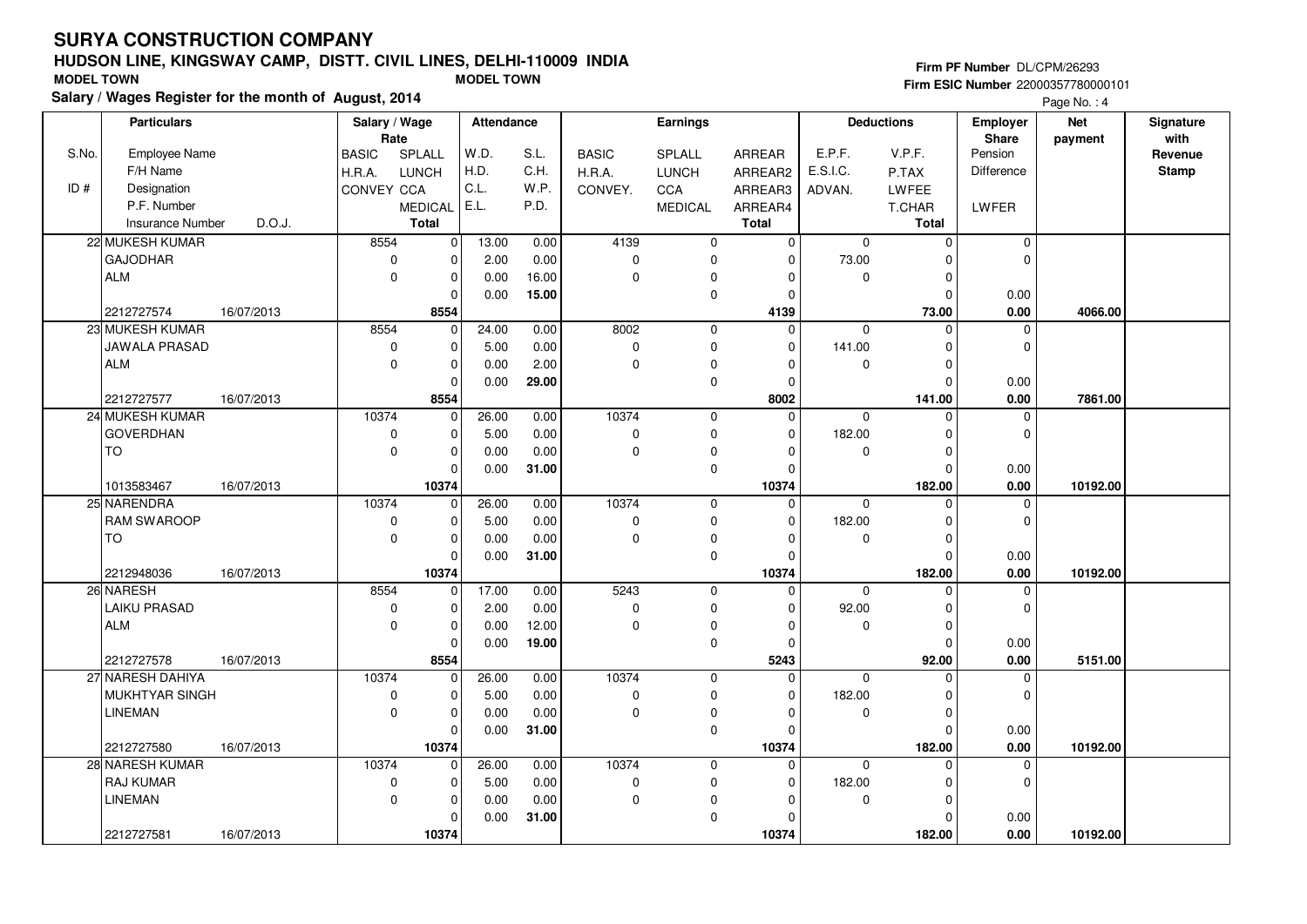# **HUDSON LINE, KINGSWAY CAMP, DISTT. CIVIL LINES, DELHI-110009 INDIA**

#### **Salary / Wages Register for the month of August, 2014 MODEL TOWN MODEL TOWN Firm PF Number** DL/CPM/26293 **Firm ESIC Number** 22000357780000101**Net** Page No. : 5

|       | <b>Particulars</b>      |            | Salary / Wage        |                                | <b>Attendance</b> |               |              | <b>Earnings</b>            |                         |             | <b>Deductions</b>       | <b>Employer</b>  | <b>Net</b> | Signature       |
|-------|-------------------------|------------|----------------------|--------------------------------|-------------------|---------------|--------------|----------------------------|-------------------------|-------------|-------------------------|------------------|------------|-----------------|
| S.No. | <b>Employee Name</b>    |            | Rate<br><b>BASIC</b> | SPLALL                         | W.D.              | S.L.          | <b>BASIC</b> | SPLALL                     | ARREAR                  | E.P.F.      | V.P.F.                  | Share<br>Pension | payment    | with<br>Revenue |
|       | F/H Name                |            | H.R.A.               | <b>LUNCH</b>                   | H.D.              | C.H.          | H.R.A.       | <b>LUNCH</b>               | ARREAR2                 | E.S.I.C.    | P.TAX                   | Difference       |            | Stamp           |
| ID#   | Designation             |            | <b>CONVEY CCA</b>    |                                | C.L.              | W.P.          |              | CCA                        |                         | ADVAN.      | <b>LWFEE</b>            |                  |            |                 |
|       | P.F. Number             |            |                      |                                | E.L.              | P.D.          | CONVEY.      |                            | ARREAR3                 |             |                         |                  |            |                 |
|       | <b>Insurance Number</b> | D.O.J.     |                      | <b>MEDICAL</b><br><b>Total</b> |                   |               |              | <b>MEDICAL</b>             | ARREAR4<br><b>Total</b> |             | T.CHAR<br>Total         | LWFER            |            |                 |
|       | 29 NATHU RAM            |            | 10374                | $\overline{0}$                 | 26.00             | 0.00          | 10374        |                            | $\mathbf 0$             | $\mathbf 0$ | $\pmb{0}$               | $\mathbf 0$      |            |                 |
|       | <b>MATRUMAL</b>         |            | $\mathbf 0$          | 0                              | 5.00              | 0.00          | $\mathbf 0$  | $\mathbf 0$<br>$\mathbf 0$ | $\Omega$                | 182.00      | $\Omega$                | 0                |            |                 |
|       | <b>LINEMAN</b>          |            | $\mathbf 0$          | $\mathbf 0$                    | 0.00              | 0.00          | $\mathbf 0$  | 0                          | $\Omega$                | $\Omega$    | $\pmb{0}$               |                  |            |                 |
|       |                         |            |                      | $\mathbf 0$                    | 0.00              | 31.00         |              | $\mathbf 0$                | $\Omega$                |             | $\mathbf 0$             | 0.00             |            |                 |
|       | 2212727583              | 16/07/2013 |                      | 10374                          |                   |               |              |                            | 10374                   |             | 182.00                  | 0.00             | 10192.00   |                 |
|       | 30 OM PRAKASH           |            | 10374                | $\mathbf 0$                    | 26.00             | 0.00          | 10374        | $\mathbf 0$                | $\Omega$                | $\Omega$    | $\Omega$                | 0                |            |                 |
|       | СННОТА                  |            | 0                    | $\mathbf 0$                    | 5.00              | 0.00          | 0            | $\pmb{0}$                  | $\Omega$                | 182.00      | $\pmb{0}$               | 0                |            |                 |
|       | <b>LINEMAN</b>          |            | $\mathbf 0$          | $\mathbf 0$                    | 0.00              | 0.00          | $\mathbf 0$  | $\pmb{0}$                  | $\Omega$                | $\mathbf 0$ | $\mathbf 0$             |                  |            |                 |
|       |                         |            |                      | $\mathbf 0$                    | 0.00              | 31.00         |              | 0                          | $\Omega$                |             | $\mathbf 0$             | 0.00             |            |                 |
|       | 1013583459              | 16/07/2013 |                      | 10374                          |                   |               |              |                            | 10374                   |             | 182.00                  | 0.00             | 10192.00   |                 |
|       | 31 PARMOD KUMAR         |            | 8554                 | 0                              | 26.00             | 0.00          | 8554         | $\mathbf 0$                | $\Omega$                | $\Omega$    | $\mathbf 0$             | 0                |            |                 |
|       | <b>VISHRAM PAL</b>      |            | $\mathbf 0$          | $\Omega$                       | 5.00              | 0.00          | $\mathbf 0$  | $\mathbf 0$                | $\Omega$                | 150.00      | $\Omega$                | $\Omega$         |            |                 |
|       | <b>ALM</b>              |            | $\mathbf 0$          | $\pmb{0}$                      | 0.00              | 0.00          | 0            | 0                          | $\Omega$                | $\mathbf 0$ | $\pmb{0}$               |                  |            |                 |
|       |                         |            |                      | $\Omega$                       | 0.00              | 31.00         |              | $\mathbf 0$                | $\Omega$                |             | $\mathbf 0$             | 0.00             |            |                 |
|       | 2212778042              | 16/07/2013 |                      | 8554                           |                   |               |              |                            | 8554                    |             | 150.00                  | 0.00             | 8404.00    |                 |
|       | 32 PINTOO YADAV         |            | 8554                 | $\Omega$                       | 26.00             | 0.00          | 8554         | $\mathbf 0$                | $\Omega$                | $\Omega$    | 0                       | 0                |            |                 |
|       | <b>GANESH YADAV</b>     |            | $\mathbf 0$          | $\mathbf 0$                    | 5.00              | 0.00          | 0            | 0                          | $\Omega$                | 150.00      | $\pmb{0}$               | 0                |            |                 |
|       | <b>ALM</b>              |            | $\mathbf 0$          | $\pmb{0}$                      | 0.00              | 0.00          | $\mathbf 0$  | 0                          | $\overline{0}$          | $\mathbf 0$ | $\mathbf 0$             |                  |            |                 |
|       |                         |            |                      | $\Omega$                       | 0.00              | 31.00         |              | $\pmb{0}$                  | $\Omega$                |             | $\Omega$                | 0.00             |            |                 |
|       | 1013583489              | 16/07/2013 |                      | 8554                           |                   |               |              |                            | 8554                    |             | 150.00                  | 0.00             | 8404.00    |                 |
|       | 33 PRADEEP CHAUHAN      |            | 11310                | $\Omega$                       | 26.00             | 0.00          | 11310        | $\mathbf 0$                | $\Omega$                | $\Omega$    | $\Omega$                | 0                |            |                 |
|       | <b>SAMEY SINGH</b>      |            | $\pmb{0}$            | 0                              | 5.00              | 0.00          | 0            | 0                          | $\Omega$                | 198.00      | $\mathbf 0$             | 0                |            |                 |
|       | <b>SUPERVISOR</b>       |            | $\pmb{0}$            | $\mathbf 0$                    | 0.00              | 0.00          | $\mathbf 0$  | 0                          | 0                       | $\mathbf 0$ | $\pmb{0}$               |                  |            |                 |
|       |                         |            |                      | $\Omega$                       | 0.00              | 31.00         |              | $\mathbf 0$                | $\Omega$                |             | $\mathbf 0$             | 0.00             |            |                 |
|       | 2213844007              | 01/08/2013 |                      | 11310                          |                   |               |              |                            | 11310                   |             | 198.00                  | 0.00             | 11112.00   |                 |
|       | 34 RAJ BAHADUR YADAV    |            | 10374                | $\Omega$                       | 26.00             | 0.00          | 10374        | $\mathbf 0$                | $\Omega$                | $\mathbf 0$ | $\Omega$                | 0                |            |                 |
|       | SADHNU YADAV            |            | $\mathbf 0$          | $\pmb{0}$                      | 5.00              | 0.00          | 0            | 0                          | $\mathbf 0$             | 182.00      | 0                       | 0                |            |                 |
|       | <b>LINEMAN</b>          |            | $\mathbf 0$          | $\mathbf 0$                    | 0.00              | 0.00          | $\mathbf{0}$ | $\pmb{0}$                  | $\Omega$                | $\mathbf 0$ | $\pmb{0}$               |                  |            |                 |
|       |                         |            |                      | $\Omega$                       | 0.00              | 31.00         |              | 0                          | $\Omega$                |             | $\Omega$                | 0.00             |            |                 |
|       | 2213844031              | 01/08/2013 |                      | 10374                          |                   |               |              |                            | 10374                   |             | 182.00                  | 0.00             | 10192.00   |                 |
|       | 35 RAJ KARAN            |            | 8554                 | 0                              | 26.00             | 0.00          | 8554         | $\mathbf 0$                | $\Omega$                | $\mathbf 0$ | $\Omega$                | 0                |            |                 |
|       | <b>DHAN PAL</b>         |            | 0                    | $\mathbf 0$                    | 5.00              | 0.00          | $\mathbf 0$  | 0                          | $\Omega$                | 150.00      | $\pmb{0}$               | 0                |            |                 |
|       | <b>ALM</b>              |            | 0                    | 0<br>$\Omega$                  | 0.00              | 0.00<br>31.00 | 0            | 0<br>$\pmb{0}$             | $\Omega$<br>$\Omega$    | 0           | $\mathbf 0$<br>$\Omega$ |                  |            |                 |
|       |                         |            |                      |                                | 0.00              |               |              |                            |                         |             |                         | 0.00             |            |                 |
|       | 2212727603              | 16/07/2013 |                      | 8554                           |                   |               |              |                            | 8554                    |             | 150.00                  | 0.00             | 8404.00    |                 |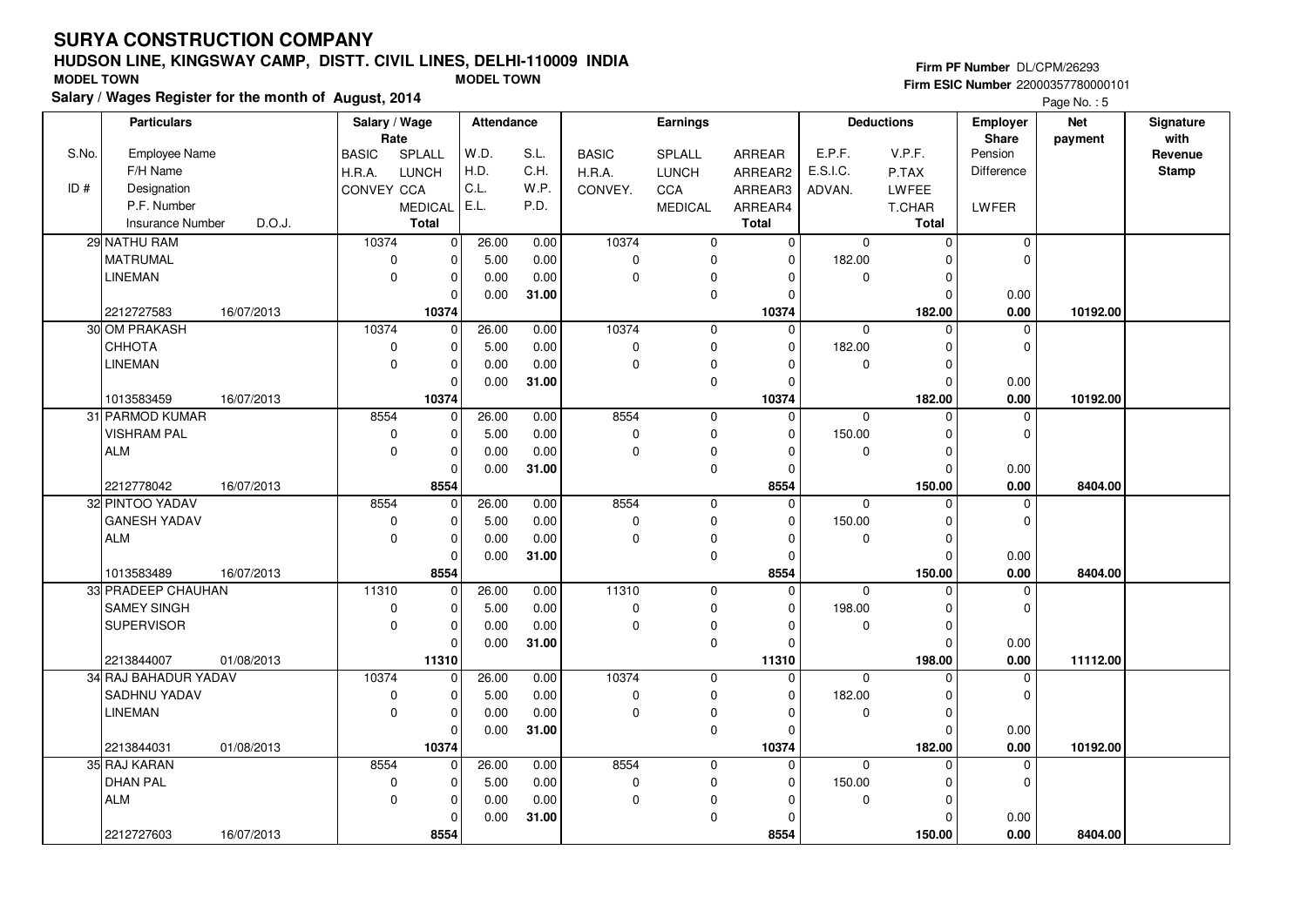# **HUDSON LINE, KINGSWAY CAMP, DISTT. CIVIL LINES, DELHI-110009 INDIASalary / Wages Register for the month of August, 2014 MODEL TOWN MODEL TOWN**

#### **Firm PF Number** DL/CPM/26293 **Firm ESIC Number** 22000357780000101

Page No. : 6

|       | <b>Particulars</b>                | Salary / Wage          |                | Attendance |       |              | <b>Earnings</b> |                |             | <b>Deductions</b> | <b>Employer</b>         | <b>Net</b> | Signature       |
|-------|-----------------------------------|------------------------|----------------|------------|-------|--------------|-----------------|----------------|-------------|-------------------|-------------------------|------------|-----------------|
| S.No. | <b>Employee Name</b>              | Rate                   | SPLALL         | W.D.       | S.L.  | <b>BASIC</b> | SPLALL          | ARREAR         | E.P.F.      | V.P.F.            | <b>Share</b><br>Pension | payment    | with<br>Revenue |
|       | F/H Name                          | <b>BASIC</b><br>H.R.A. | <b>LUNCH</b>   | H.D.       | C.H.  | H.R.A.       | <b>LUNCH</b>    | ARREAR2        | E.S.I.C.    | P.TAX             | Difference              |            | <b>Stamp</b>    |
| ID#   | Designation                       | CONVEY CCA             |                | C.L.       | W.P.  | CONVEY.      | CCA             | ARREAR3        | ADVAN.      | LWFEE             |                         |            |                 |
|       | P.F. Number                       |                        | <b>MEDICAL</b> | E.L.       | P.D.  |              | <b>MEDICAL</b>  | ARREAR4        |             | T.CHAR            | LWFER                   |            |                 |
|       | <b>Insurance Number</b><br>D.O.J. |                        | Total          |            |       |              |                 | <b>Total</b>   |             | Total             |                         |            |                 |
|       | 36 RAJ KUMAR                      | 10374                  | $\mathbf 0$    | 26.00      | 0.00  | 10374        | $\mathbf 0$     | $\overline{0}$ | $\mathbf 0$ | $\mathbf 0$       | $\mathbf 0$             |            |                 |
|       | <b>RADHAY SHYAM</b>               | $\mathbf 0$            | $\mathbf 0$    | 5.00       | 0.00  | $\mathbf 0$  | 0               | $\mathbf 0$    | 182.00      | $\Omega$          | 0                       |            |                 |
|       | <b>TO</b>                         | $\mathbf 0$            | $\mathbf 0$    | 0.00       | 0.00  | $\mathbf 0$  | 0               |                | 0           | $\Omega$          |                         |            |                 |
|       |                                   |                        | $\Omega$       | 0.00       | 31.00 |              | 0               | $\Omega$       |             | $\Omega$          | 0.00                    |            |                 |
|       | 1013589342<br>16/07/2013          |                        | 10374          |            |       |              |                 | 10374          |             | 182.00            | 0.00                    | 10192.00   |                 |
|       | 37 RAJ KUMAR YADAV                | 10374                  | $\mathbf 0$    | 26.00      | 0.00  | 10374        | $\mathbf 0$     | $\mathbf 0$    | 0           | $\Omega$          | $\mathbf 0$             |            |                 |
|       | RAMA SHANKAR YADAV                | $\mathbf 0$            | $\mathbf 0$    | 5.00       | 0.00  | $\pmb{0}$    | $\mathbf 0$     | $\Omega$       | 182.00      | $\Omega$          | $\mathbf 0$             |            |                 |
|       | <b>LINEMAN</b>                    | $\mathbf 0$            | $\mathbf 0$    | 0.00       | 0.00  | $\mathbf 0$  | 0               | $\Omega$       | 0           | $\Omega$          |                         |            |                 |
|       |                                   |                        | $\mathbf 0$    | 0.00       | 31.00 |              | $\mathbf 0$     | $\Omega$       |             | $\Omega$          | 0.00                    |            |                 |
|       | 16/07/2013<br>2212778053          |                        | 10374          |            |       |              |                 | 10374          |             | 182.00            | 0.00                    | 10192.00   |                 |
|       | 38 RAJ NARAYAN                    | 10374                  | $\mathbf 0$    | 24.00      | 0.00  | 9705         | $\mathbf 0$     | $\mathbf 0$    | $\Omega$    | $\Omega$          | $\mathbf 0$             |            |                 |
|       | KALLU                             | $\mathbf 0$            | $\mathbf 0$    | 5.00       | 0.00  | $\mathbf 0$  | $\mathbf 0$     | $\Omega$       | 170.00      | $\Omega$          | $\mathbf 0$             |            |                 |
|       | <b>LINEMAN</b>                    | $\mathbf 0$            | $\mathbf 0$    | 0.00       | 2.00  | $\Omega$     | 0               | $\Omega$       | $\Omega$    | $\mathbf 0$       |                         |            |                 |
|       |                                   |                        | $\mathbf 0$    | 0.00       | 29.00 |              | $\mathbf 0$     | $\Omega$       |             | $\Omega$          | 0.00                    |            |                 |
|       | 2212727605<br>16/07/2013          |                        | 10374          |            |       |              |                 | 9705           |             | 170.00            | 0.00                    | 9535.00    |                 |
|       | 39 RAJ PAL                        | 10374                  | 0              | 26.00      | 0.00  | 10374        | $\mathbf 0$     | $\mathbf 0$    | 0           | $\Omega$          | 0                       |            |                 |
|       | <b>KEDARI PAL</b>                 | $\mathbf 0$            | $\pmb{0}$      | 5.00       | 0.00  | $\mathbf 0$  | $\mathbf 0$     | $\Omega$       | 182.00      | $\Omega$          | $\mathbf 0$             |            |                 |
|       | <b>LINEMAN</b>                    | $\mathbf 0$            | $\mathbf 0$    | 0.00       | 0.00  | $\mathbf 0$  | 0               | $\Omega$       | 0           | $\Omega$          |                         |            |                 |
|       |                                   |                        | $\Omega$       | 0.00       | 31.00 |              | $\mathbf 0$     | $\Omega$       |             | $\Omega$          | 0.00                    |            |                 |
|       | 2212778056<br>16/07/2013          |                        | 10374          |            |       |              |                 | 10374          |             | 182.00            | 0.00                    | 10192.00   |                 |
|       | 40 RAJINDER PAL                   | 8554                   | $\overline{0}$ | 26.00      | 0.00  | 8554         | $\mathbf 0$     | $\mathbf 0$    | 0           | $\Omega$          | 0                       |            |                 |
|       | <b>SHIV RAM PAL</b>               | $\mathbf 0$            | $\mathbf 0$    | 5.00       | 0.00  | $\mathbf 0$  | $\mathbf 0$     | $\Omega$       | 150.00      | O                 | $\Omega$                |            |                 |
|       | <b>ALM</b>                        | $\mathbf 0$            | $\mathbf 0$    | 0.00       | 0.00  | $\mathbf 0$  | 0               | $\Omega$       | 0           | $\mathbf 0$       |                         |            |                 |
|       |                                   |                        | $\mathbf 0$    | 0.00       | 31.00 |              | $\mathbf 0$     | $\Omega$       |             | $\Omega$          | 0.00                    |            |                 |
|       | 2212727598<br>16/07/2013          |                        | 8554           |            |       |              |                 | 8554           |             | 150.00            | 0.00                    | 8404.00    |                 |
|       | 41 RAJVEER SHARMA                 | 10374                  | $\mathbf 0$    | 26.00      | 0.00  | 10374        | $\mathbf 0$     | $\mathbf 0$    | $\Omega$    | $\Omega$          | $\Omega$                |            |                 |
|       | MAM CHAND SHARMA                  | 0                      | $\mathbf 0$    | 5.00       | 0.00  | 0            | 0               | $\Omega$       | 182.00      | O                 | 0                       |            |                 |
|       | <b>LINEMAN</b>                    | $\mathbf 0$            | $\mathbf 0$    | 0.00       | 0.00  | $\Omega$     | 0               | $\Omega$       | 0           | $\Omega$          |                         |            |                 |
|       |                                   |                        | $\Omega$       | 0.00       | 31.00 |              | 0               | $\Omega$       |             | $\Omega$          | 0.00                    |            |                 |
|       | 2212727606<br>16/07/2013          |                        | 10374          |            |       |              |                 | 10374          |             | 182.00            | 0.00                    | 10192.00   |                 |
|       | 42 RAKESH SAROHA                  | 10374                  | $\mathbf 0$    | 26.00      | 0.00  | 10374        | $\mathbf 0$     | $\mathbf 0$    | 0           | $\Omega$          | $\mathbf 0$             |            |                 |
|       | <b>RAJAN SINGH</b>                | $\mathbf 0$            | $\mathbf 0$    | 5.00       | 0.00  | $\pmb{0}$    | 0               | 0              | 182.00      | $\Omega$          | $\mathbf 0$             |            |                 |
|       | <b>LINEMAN</b>                    | $\mathbf 0$            | $\mathbf 0$    | 0.00       | 0.00  | $\mathbf 0$  | 0               | $\Omega$       | 0           | $\Omega$          |                         |            |                 |
|       |                                   |                        | $\mathbf 0$    | 0.00       | 31.00 |              | $\mathbf 0$     | $\Omega$       |             | $\Omega$          | 0.00                    |            |                 |
|       | 2212727608<br>16/07/2013          |                        | 10374          |            |       |              |                 | 10374          |             | 182.00            | 0.00                    | 10192.00   |                 |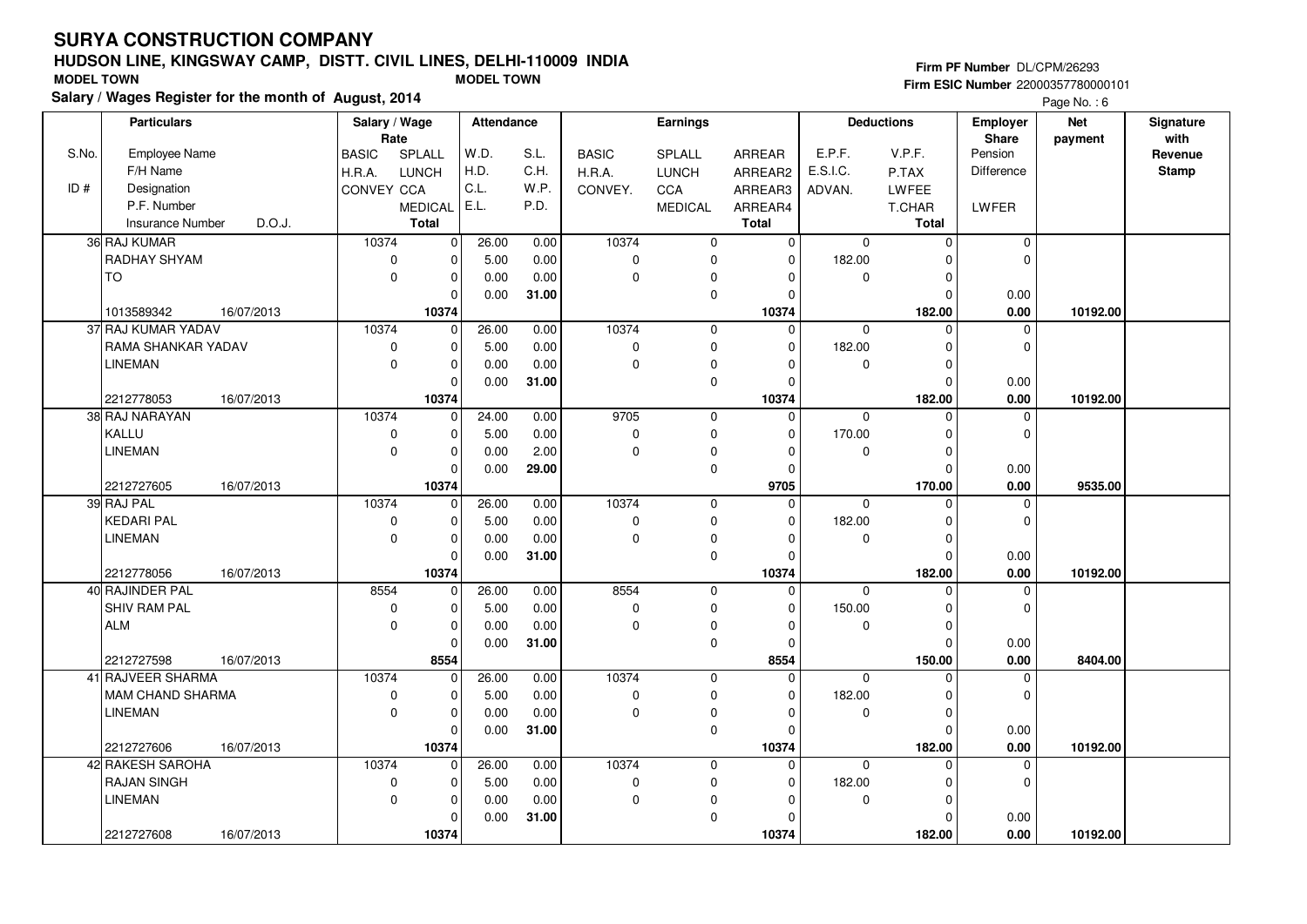# **HUDSON LINE, KINGSWAY CAMP, DISTT. CIVIL LINES, DELHI-110009 INDIASalary / Wages Register for the month of August, 2014 MODEL TOWN MODEL TOWN**

# **Firm PF Number** DL/CPM/26293

|       | Salary / wages Register for the month of August, 2014 |                        |              |                   |       |              |                |                |              |                   |              | Page No.: 7 |              |
|-------|-------------------------------------------------------|------------------------|--------------|-------------------|-------|--------------|----------------|----------------|--------------|-------------------|--------------|-------------|--------------|
|       | <b>Particulars</b>                                    | Salary / Wage          |              | <b>Attendance</b> |       |              | Earnings       |                |              | <b>Deductions</b> | Employer     | <b>Net</b>  | Signature    |
|       |                                                       | Rate                   |              |                   |       |              |                |                |              |                   | <b>Share</b> | payment     | with         |
| S.No. | Employee Name                                         | <b>BASIC</b><br>SPLALL |              | W.D.              | S.L.  | <b>BASIC</b> | SPLALL         | <b>ARREAR</b>  | E.P.F.       | V.P.F.            | Pension      |             | Revenue      |
|       | F/H Name                                              | <b>LUNCH</b><br>H.R.A. |              | H.D.              | C.H.  | H.R.A.       | <b>LUNCH</b>   | ARREAR2        | E.S.I.C.     | P.TAX             | Difference   |             | <b>Stamp</b> |
| ID#   | Designation                                           | CONVEY CCA             |              | C.L.              | W.P.  | CONVEY.      | <b>CCA</b>     | ARREAR3        | ADVAN.       | <b>LWFEE</b>      |              |             |              |
|       | P.F. Number                                           | <b>MEDICAL</b>         |              | E.L.              | P.D.  |              | <b>MEDICAL</b> | ARREAR4        |              | T.CHAR            | LWFER        |             |              |
|       | <b>Insurance Number</b><br>D.O.J.                     | <b>Total</b>           |              |                   |       |              |                | <b>Total</b>   |              | Total             |              |             |              |
|       | 43 RAM DASS                                           | 10374                  | $\mathbf 0$  | 26.00             | 0.00  | 10374        | $\mathbf 0$    | $\overline{0}$ | $\mathbf{0}$ | $\mathbf 0$       | $\mathbf 0$  |             |              |
|       | <b>SHRI RAM</b>                                       | $\mathbf 0$            | $\Omega$     | 5.00              | 0.00  | $\mathbf 0$  | $\mathbf 0$    | $\Omega$       | 182.00       | $\Omega$          | $\Omega$     |             |              |
|       | <b>LINEMAN</b>                                        | $\mathbf 0$            | $\mathbf 0$  | 0.00              | 0.00  | $\pmb{0}$    | 0              | $\Omega$       | 0            | $\mathbf 0$       |              |             |              |
|       |                                                       |                        | $\Omega$     | 0.00              | 31.00 |              | $\pmb{0}$      | $\Omega$       |              | $\Omega$          | 0.00         |             |              |
|       | 2212727610<br>16/07/2013                              |                        | 10374        |                   |       |              |                | 10374          |              | 182.00            | 0.00         | 10192.00    |              |
|       | 44 RAM KHILAWAN                                       | 8554                   | $\mathbf 0$  | 0.00              | 0.00  | $\mathbf 0$  | $\mathbf 0$    | $\Omega$       | $\mathbf 0$  | $\Omega$          | $\Omega$     |             |              |
|       | <b>MUNNU</b>                                          | $\pmb{0}$              | $\mathbf 0$  | 0.00              | 0.00  | $\pmb{0}$    | $\pmb{0}$      | $\Omega$       | 0.00         | 0                 | $\mathbf 0$  |             |              |
|       | <b>ALM</b>                                            | $\mathbf 0$            | 0            | 0.00              | 31.00 | 0            | 0              | $\Omega$       | 0            | $\mathbf 0$       |              |             |              |
|       |                                                       |                        |              | 0.00              | 0.00  |              | $\mathbf 0$    | $\Omega$       |              | $\Omega$          | 0.00         |             |              |
|       | 2212727613<br>16/07/2013                              |                        | 8554         |                   |       |              |                | 0              |              | 0.00              | 0.00         | 0.00        |              |
|       | 45 RAM NARESH                                         | 10374                  | 0            | 26.00             | 0.00  | 10374        | $\mathbf 0$    | 0              | $\mathbf 0$  | $\mathbf 0$       | 0            |             |              |
|       | <b>BRIJ NATH</b>                                      | 0                      | $\mathbf 0$  | 5.00              | 0.00  | 0            | $\mathbf 0$    | $\Omega$       | 182.00       | $\Omega$          | $\mathbf 0$  |             |              |
|       | <b>LINEMAN</b>                                        | $\mathbf 0$            | $\mathbf 0$  | 0.00              | 0.00  | $\mathbf 0$  | $\pmb{0}$      | $\Omega$       | 0            | $\Omega$          |              |             |              |
|       |                                                       |                        | $\Omega$     | 0.00              | 31.00 |              | $\mathbf 0$    | $\Omega$       |              | $\Omega$          | 0.00         |             |              |
|       | 2212804016<br>16/07/2013                              |                        | 10374        |                   |       |              |                | 10374          |              | 182.00            | 0.00         | 10192.00    |              |
|       | 46 RAM SAGAR                                          | 10374                  | $\mathbf 0$  | 26.00             | 0.00  | 10374        | $\mathbf 0$    | $\mathbf 0$    | $\mathbf 0$  | $\Omega$          | $\mathbf 0$  |             |              |
|       | <b>SARDAR PAL</b>                                     | $\mathbf 0$            | $\Omega$     | 5.00              | 0.00  | 0            | $\mathbf 0$    | $\Omega$       | 182.00       | $\Omega$          | $\mathbf 0$  |             |              |
|       | <b>LINEMAN</b>                                        | $\mathbf 0$            | $\mathbf 0$  | 0.00              | 0.00  | $\mathbf 0$  | 0              | $\Omega$       | 0            | $\mathbf 0$       |              |             |              |
|       |                                                       |                        | $\Omega$     | 0.00              | 31.00 |              | $\pmb{0}$      | $\Omega$       |              | $\Omega$          | 0.00         |             |              |
|       | 2212727615<br>16/07/2013                              |                        | 10374        |                   |       |              |                | 10374          |              | 182.00            | 0.00         | 10192.00    |              |
|       | 47 RAM SAROOP                                         | 10374                  | $\mathbf 0$  | 26.00             | 0.00  | 10374        | $\mathbf 0$    | $\mathbf 0$    | $\mathbf 0$  | $\Omega$          | $\mathbf 0$  |             |              |
|       | <b>BALI PRASAD YADAV</b>                              | $\mathbf 0$            | $\mathbf 0$  | 5.00              | 0.00  | $\pmb{0}$    | $\mathbf 0$    | $\Omega$       | 182.00       | $\Omega$          | $\mathbf 0$  |             |              |
|       | LINEMAN                                               | $\mathbf 0$            | $\Omega$     | 0.00              | 0.00  | $\mathbf 0$  | $\pmb{0}$      | $\Omega$       | $\mathbf 0$  | $\Omega$          |              |             |              |
|       |                                                       |                        |              | 0.00              | 31.00 |              | $\mathbf 0$    | $\Omega$       |              | $\Omega$          | 0.00         |             |              |
|       | 2212727616<br>16/07/2013                              |                        | 10374        |                   |       |              |                | 10374          |              | 182.00            | 0.00         | 10192.00    |              |
|       | 48 RAM SUMER                                          | 8554                   | $\mathbf 0$  | 26.00             | 0.00  | 8554         | $\mathbf 0$    | 0              | $\mathbf 0$  | $\Omega$          | $\Omega$     |             |              |
|       | <b>MOHAN LAL</b>                                      | 0                      | $\Omega$     | 5.00              | 0.00  | $\pmb{0}$    | $\mathbf 0$    | $\Omega$       | 150.00       | $\Omega$          | $\mathbf 0$  |             |              |
|       | ALM                                                   | $\mathbf 0$            | $\mathbf 0$  | 0.00              | 0.00  | $\mathbf 0$  | $\pmb{0}$      | $\Omega$       | 0            | $\Omega$          |              |             |              |
|       |                                                       |                        | $\mathbf 0$  | 0.00              | 31.00 |              | $\mathbf 0$    | $\mathbf 0$    |              | $\Omega$          | 0.00         |             |              |
|       | 2212727617<br>16/07/2013                              |                        | 8554         |                   |       |              |                | 8554           |              | 150.00            | 0.00         | 8404.00     |              |
|       | 49 RAM SUMER BABBAN                                   | 8554                   | $\mathbf{0}$ | 26.00             | 0.00  | 8554         | $\mathbf 0$    | $\mathbf 0$    | $\Omega$     | $\Omega$          | $\mathbf 0$  |             |              |
|       | <b>RAJA RAM</b>                                       | $\pmb{0}$              | $\mathbf 0$  | 5.00              | 0.00  | $\pmb{0}$    | $\mathbf 0$    | $\Omega$       | 150.00       | $\Omega$          | $\mathbf 0$  |             |              |
|       | ALM                                                   | $\mathbf 0$            | 0            | 0.00              | 0.00  | 0            | 0              | $\Omega$       | 0            | 0                 |              |             |              |
|       |                                                       |                        | $\Omega$     | 0.00              | 31.00 |              | $\mathbf 0$    | $\Omega$       |              | $\Omega$          | 0.00         |             |              |
|       | 2212727618<br>16/07/2013                              |                        | 8554         |                   |       |              |                | 8554           |              | 150.00            | 0.00         | 8404.00     |              |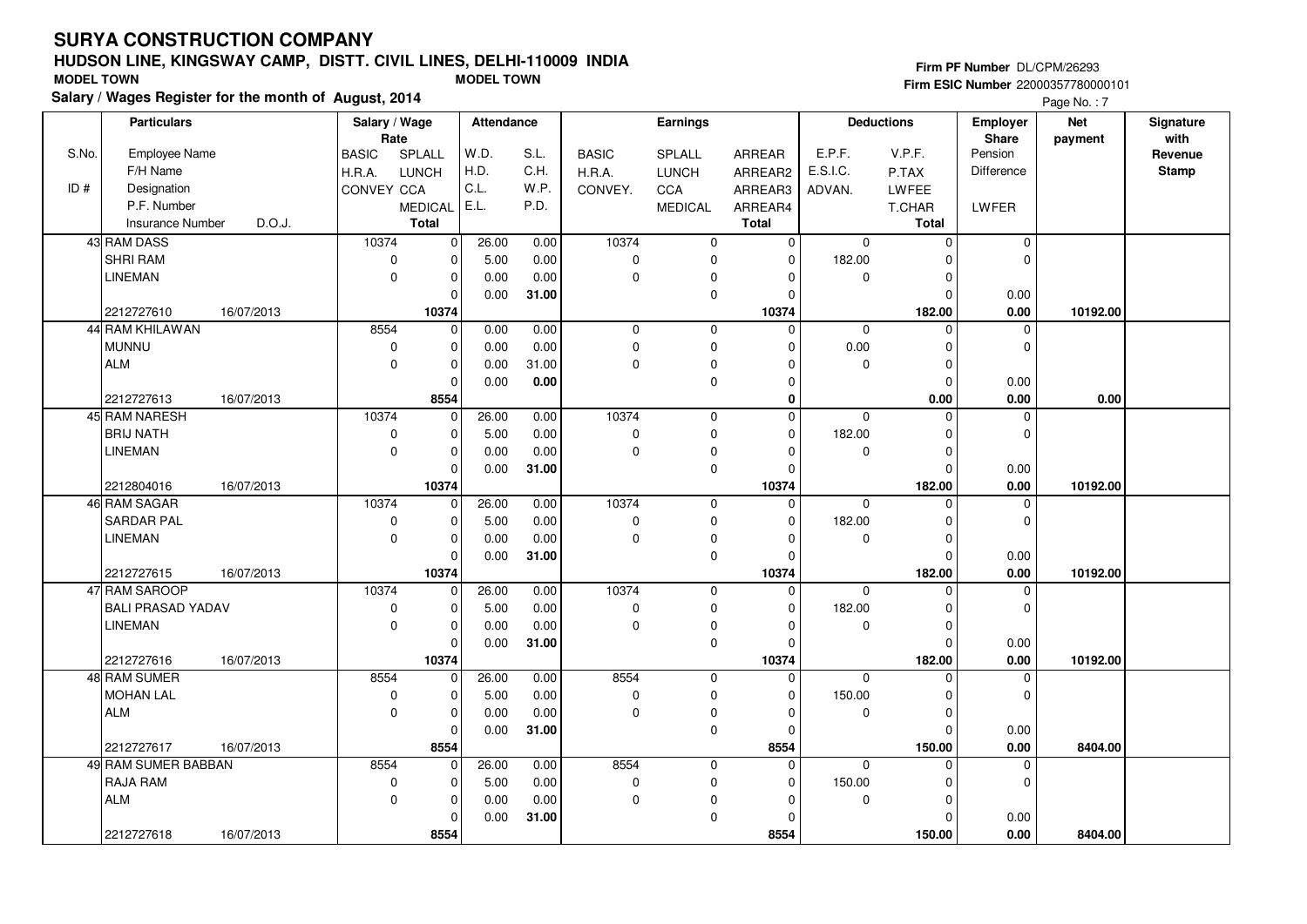# **HUDSON LINE, KINGSWAY CAMP, DISTT. CIVIL LINES, DELHI-110009 INDIASalary / Wages Register for the month of August, 2014 MODEL TOWN MODEL TOWN**

# **Firm PF Number** DL/CPM/26293

|       |                         | Salary / wages Register for the month of August, 2014 |               |                         |            |       |              |                |               |             |                     |                 | Page No.: 8 |              |
|-------|-------------------------|-------------------------------------------------------|---------------|-------------------------|------------|-------|--------------|----------------|---------------|-------------|---------------------|-----------------|-------------|--------------|
|       | <b>Particulars</b>      |                                                       | Salary / Wage |                         | Attendance |       |              | Earnings       |               |             | <b>Deductions</b>   | <b>Employer</b> | <b>Net</b>  | Signature    |
|       |                         |                                                       | Rate          |                         |            |       |              |                |               |             |                     | <b>Share</b>    | payment     | with         |
| S.No. | <b>Employee Name</b>    |                                                       | <b>BASIC</b>  | SPLALL                  | W.D.       | S.L.  | <b>BASIC</b> | SPLALL         | <b>ARREAR</b> | E.P.F.      | V.P.F.              | Pension         |             | Revenue      |
|       | F/H Name                |                                                       | H.R.A.        | LUNCH                   | H.D.       | C.H.  | H.R.A.       | <b>LUNCH</b>   | ARREAR2       | E.S.I.C.    | P.TAX               | Difference      |             | <b>Stamp</b> |
| ID#   | Designation             |                                                       | CONVEY CCA    |                         | C.L.       | W.P.  | CONVEY.      | CCA            | ARREAR3       | ADVAN.      | LWFEE               |                 |             |              |
|       | P.F. Number             |                                                       |               | <b>MEDICAL</b>          | E.L.       | P.D.  |              | <b>MEDICAL</b> | ARREAR4       |             | T.CHAR              | LWFER           |             |              |
|       | <b>Insurance Number</b> | D.O.J.                                                |               | <b>Total</b>            |            |       |              |                | <b>Total</b>  |             | <b>Total</b>        |                 |             |              |
|       | 50 RAM SURAT YADAV      |                                                       | 10374         | $\overline{\mathbf{0}}$ | 26.00      | 0.00  | 10374        | $\mathbf 0$    | $\mathbf{0}$  | $\mathbf 0$ | $\mathsf{O}\xspace$ | $\mathbf 0$     |             |              |
|       | DHAN YADAV              |                                                       | $\mathbf 0$   | $\pmb{0}$               | 5.00       | 0.00  | 0            | $\mathbf 0$    | $\mathbf 0$   | 182.00      | $\Omega$            | $\mathbf 0$     |             |              |
|       | <b>WELDING MAN</b>      |                                                       | $\mathbf 0$   | $\mathbf 0$             | 0.00       | 0.00  | 0            | $\mathbf 0$    | 0             | 0           | 0                   |                 |             |              |
|       |                         |                                                       |               | $\mathbf 0$             | 0.00       | 31.00 |              | $\mathbf 0$    | $\Omega$      |             | $\Omega$            | 0.00            |             |              |
|       | 2213229064              | 16/07/2013                                            |               | 10374                   |            |       |              |                | 10374         |             | 182.00              | 0.00            | 10192.00    |              |
|       | 51 RAMESH               |                                                       | 10374         | 0                       | 26.00      | 0.00  | 10374        | $\mathbf 0$    | $\Omega$      | $\Omega$    | $\Omega$            | 0               |             |              |
|       | <b>CHATURI</b>          |                                                       | $\pmb{0}$     | $\pmb{0}$               | 5.00       | 0.00  | 0            | $\pmb{0}$      | $\mathbf 0$   | 182.00      | $\mathbf 0$         | $\mathbf 0$     |             |              |
|       | <b>LINEMAN</b>          |                                                       | $\mathbf 0$   | $\mathbf 0$             | 0.00       | 0.00  | $\pmb{0}$    | $\pmb{0}$      | $\Omega$      | 0           | $\mathbf 0$         |                 |             |              |
|       |                         |                                                       |               | $\Omega$                | 0.00       | 31.00 |              | $\mathbf 0$    | $\Omega$      |             | $\Omega$            | 0.00            |             |              |
|       | 2212727611              | 16/07/2013                                            |               | 10374                   |            |       |              |                | 10374         |             | 182.00              | 0.00            | 10192.00    |              |
|       | 52 RAMESH YADAV         |                                                       | 10374         | $\mathbf 0$             | 25.00      | 0.00  | 10039        | $\mathbf 0$    | $\Omega$      | $\mathbf 0$ | $\mathbf 0$         | $\mathbf 0$     |             |              |
|       | <b>ORI YADAV</b>        |                                                       | 0             | 0                       | 5.00       | 0.00  | 0            | $\pmb{0}$      | $\Omega$      | 176.00      | $\mathbf 0$         | 0               |             |              |
|       | <b>LINEMAN</b>          |                                                       | $\mathbf 0$   | $\mathbf 0$             | 0.00       | 1.00  | $\pmb{0}$    | $\pmb{0}$      | $\Omega$      | 0           | $\mathbf 0$         |                 |             |              |
|       |                         |                                                       |               | $\mathbf 0$             | 0.00       | 30.00 |              | $\mathbf 0$    | $\Omega$      |             | 0                   | 0.00            |             |              |
|       | 2212727612              | 16/07/2013                                            |               | 10374                   |            |       |              |                | 10039         |             | 176.00              | 0.00            | 9863.00     |              |
|       | 53 RAMU CHAUHAN         |                                                       | 8554          | 0                       | 24.00      | 0.00  | 8002         | $\mathbf 0$    | $\Omega$      | $\Omega$    | $\Omega$            | $\mathbf 0$     |             |              |
|       | <b>MAHKU CHAUHAN</b>    |                                                       | $\mathbf 0$   | $\mathbf 0$             | 5.00       | 0.00  | 0            | $\mathbf 0$    | $\Omega$      | 141.00      | $\Omega$            | $\Omega$        |             |              |
|       | <b>ALM</b>              |                                                       | $\mathbf 0$   | $\mathbf 0$             | 0.00       | 2.00  | 0            | $\mathbf 0$    | $\Omega$      | 0           | $\mathbf 0$         |                 |             |              |
|       |                         |                                                       |               | 0                       | 0.00       | 29.00 |              | $\pmb{0}$      | $\Omega$      |             | $\mathbf 0$         | 0.00            |             |              |
|       | 2212778067              | 16/07/2013                                            |               | 8554                    |            |       |              |                | 8002          |             | 141.00              | 0.00            | 7861.00     |              |
|       | 54 RANJEET              |                                                       | 10374         | $\mathbf 0$             | 16.00      | 0.00  | 6024         | $\mathbf{0}$   | $\Omega$      | $\Omega$    | $\Omega$            | $\mathbf 0$     |             |              |
|       | MAHADEV PASWAN          |                                                       | 0             | $\mathbf 0$             | 2.00       | 0.00  | 0            | $\mathbf 0$    | $\mathbf 0$   | 106.00      | 0                   | $\mathbf 0$     |             |              |
|       | <b>LINEMAN</b>          |                                                       | $\mathbf 0$   | $\mathbf 0$             | 0.00       | 13.00 | $\mathbf 0$  | $\pmb{0}$      | $\Omega$      | $\mathbf 0$ | $\mathbf 0$         |                 |             |              |
|       |                         |                                                       |               | $\Omega$                | 0.00       | 18.00 |              | $\mathbf 0$    | $\mathbf 0$   |             | $\mathbf 0$         | 0.00            |             |              |
|       | 1013583468              | 16/07/2013                                            |               | 10374                   |            |       |              |                | 6024          |             | 106.00              | 0.00            | 5918.00     |              |
|       | 55 RANJEET KUMAR        |                                                       | 8554          | $\mathbf 0$             | 26.00      | 0.00  | 8554         | 0              | $\mathbf 0$   | $\mathbf 0$ | $\mathbf 0$         | 0               |             |              |
|       | <b>BASDEV</b>           |                                                       | $\mathbf 0$   | $\mathbf 0$             | 5.00       | 0.00  | 0            | $\mathbf 0$    | $\Omega$      | 150.00      | $\mathbf 0$         | 0               |             |              |
|       | <b>ALM</b>              |                                                       | $\mathbf 0$   | $\mathbf 0$             | 0.00       | 0.00  | 0            | 0              | $\Omega$      | $\mathbf 0$ | $\mathbf 0$         |                 |             |              |
|       |                         |                                                       |               | $\Omega$                | 0.00       | 31.00 |              | $\mathsf 0$    | $\Omega$      |             | $\Omega$            | 0.00            |             |              |
|       | 2212727619              | 16/07/2013                                            |               | 8554                    |            |       |              |                | 8554          |             | 150.00              | 0.00            | 8404.00     |              |
|       | 56 RAVI KUMAR           |                                                       | 11310         | 0                       | 26.00      | 0.00  | 11310        | 0              | $\mathbf 0$   | $\mathbf 0$ | $\Omega$            | 0               |             |              |
|       | <b>DHARAM SINGH</b>     |                                                       | $\mathbf 0$   | $\mathbf 0$             | 5.00       | 0.00  | 0            | $\mathbf 0$    | 0             | 198.00      | $\mathbf 0$         | $\mathbf 0$     |             |              |
|       | <b>SUPERVISOR</b>       |                                                       | $\mathbf 0$   | $\mathbf 0$             | 0.00       | 0.00  | 0            | 0              | $\Omega$      | 0           | $\mathbf 0$         |                 |             |              |
|       |                         |                                                       |               | $\Omega$                | 0.00       | 31.00 |              | $\mathbf 0$    | O             |             | $\Omega$            | 0.00            |             |              |
|       | 1013657750              | 16/07/2013                                            |               | 11310                   |            |       |              |                | 11310         |             | 198.00              | 0.00            | 11112.00    |              |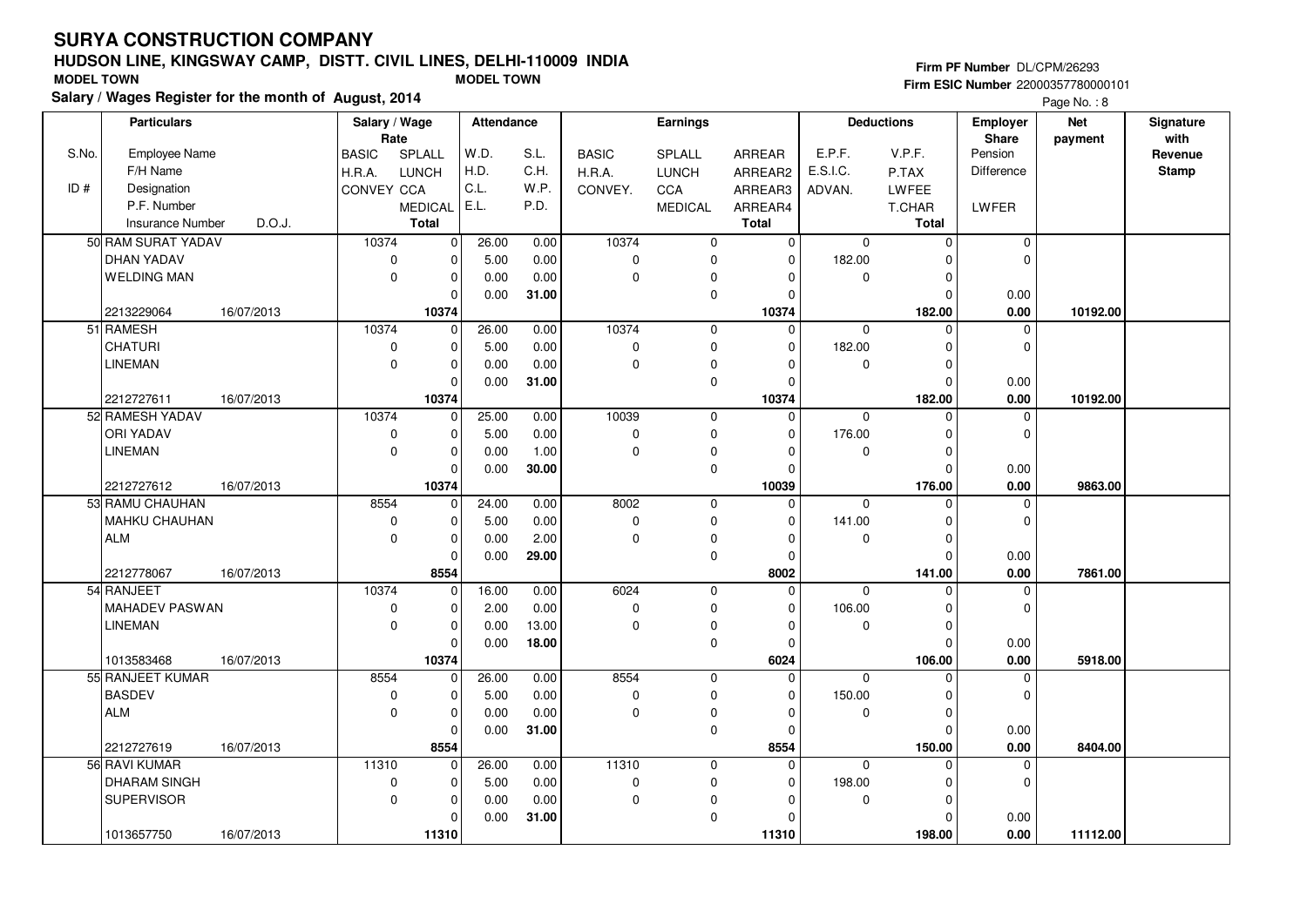S.No.

ID #

TO

ALM

# **HUDSON LINE, KINGSWAY CAMP, DISTT. CIVIL LINES, DELHI-110009 INDIA**

**Salary / Wages Register for the month of August, 2014**

#### BASIC H.R.A.CONVEY CCA SPLALL LUNCH MEDICAL E.L.ARREAR ARREAR2 ARREAR3 ARREAR4**Total**Employee NameF/H Name Designation P.F. Number Insurance Number**Salary / Wage RateAttendance Earnings**BASIC H.R.A. CONVEY.SPLALL LUNCH**CCA**  MEDICAL**Total**ADVAN.P.TAX LWFEE T.CHAR **Total**E.P.F. V.P.F. E.S.I.C.Pension DifferenceLWFER**Deductions Employer Share**W.D. H.D. C.L.S.L. C.H.W.P.P.D.**Firm PF Number** DL/CPM/26293 **Firm ESIC Number** 22000357780000101 **MODEL TOWN MODEL TOWN Net paymentSignaturewith Revenue StampParticulars**Page No.: 9 D.O.J. 10374 $\overline{0}$  $\overline{0}$  $\overline{0}$  $\overline{0}$  $\overline{0}$  $\overline{0}$ 10374  $\overline{0}$  $\overline{0}$  $\overline{0}$  $\overline{0}$   **10374** $\overline{0}$  10374 $\overline{0}$  $\overline{0}$  $\overline{0}$  $\overline{0}$  $\overline{0}$  $\overline{0}$  0 0 $\overline{0}$  182.00 $\overline{0}$  $\overline{0}$  $\overline{0}$ 182.00  **182.00 10192.00** $\overline{0}$  $\overline{0}$  0.00 $0.00$ 57 RAVINDER PAL SARDAR PALLINEMAN2212727621 16/07/2013  $\overline{0}$ 26.00 5.00 0.00 0.00 0.00 0.00 0.00 **31.00**16/07/2013 **0.00** $\overline{0}$  10374 $\overline{0}$  $\overline{0}$  $\overline{0}$  $\overline{0}$  $\overline{0}$ 10374  $\overline{0}$  $\overline{0}$  $\overline{0}$   **10374** $\overline{0}$  10374 $\overline{0}$  $\overline{0}$  $\overline{0}$  $\overline{0}$  $\overline{0}$  $\overline{0}$  $\overline{0}$  0  $\overline{0}$  182.00 $\overline{0}$  $\overline{0}$  $\overline{0}$ 182.00  **182.00 10192.00** $\overline{0}$  0.00 $0.00$ 58 RISHI KUMAR DEVDUTT SHARMA1013583480 16/07/2013  $\overline{0}$ 26.00 5.00 0.00 0.00 $0.00$  0.00 0.00 **31.00**16/07/2013 **0.00** $\overline{0}$  8554 $\overline{0}$  $\overline{0}$  $\overline{0}$  $\overline{0}$  $\overline{0}$  $\overline{0}$  8554 $\overline{0}$  $\overline{0}$  $\overline{0}$  $\overline{0}$  $\overline{0}$  0 0 $\overline{0}$  150.00 $\overline{0}$  $\overline{0}$  $\overline{0}$ 59 SACHIN RUHELA LAXMAN SINGH RUHELA26.00 5.00 0.00 0.00 0.000.00

 $0.00$ 

|                      |            |          | 0        | 0.00  | 31.00 |      | 0        | $\Omega$     |          | 0      | 0.00 |         |  |
|----------------------|------------|----------|----------|-------|-------|------|----------|--------------|----------|--------|------|---------|--|
| 2212778081           | 16/07/2013 |          | 8554     |       |       |      |          | 8554         |          | 150.00 | 0.00 | 8404.00 |  |
| 60 SANDEEP KUMAR     |            | 8554     | $\Omega$ | 26.00 | 0.00  | 8554 | 0        |              | $\Omega$ | 0      |      |         |  |
| ROHTASH SINGH        |            | 0        | 0        | 5.00  | 0.00  | 0    | $\Omega$ | 0            | 150.00   | 0      |      |         |  |
| ALM                  |            | $\Omega$ | 0        | 0.00  | 0.00  | 0    | $\Omega$ |              | $\Omega$ | 0      |      |         |  |
|                      |            |          |          | 0.00  | 31.00 |      | 0        |              |          | 0      | 0.00 |         |  |
| 1013583465           | 16/07/2013 |          | 8554     |       |       |      |          | 8554         |          | 150.00 | 0.00 | 8404.00 |  |
| 61 SANJEET YADAV     |            | 8554     | $\Omega$ | 17.00 | 0.00  | 5519 | $\Omega$ |              | $\Omega$ | 0      |      |         |  |
| <b>HARIHAR YADAV</b> |            | 0        | 0        | 3.00  | 0.00  | 0    | $\Omega$ | $\Omega$     | 97.00    | 0      |      |         |  |
| <b>ALM</b>           |            | $\Omega$ | 0        | 0.00  | 11.00 | 0    | $\Omega$ | <sup>n</sup> | O        | 0      |      |         |  |
|                      |            |          | 0        | 0.00  | 20.00 |      | $\Omega$ |              |          | 0      | 0.00 |         |  |
| 1112820322           | 16/07/2013 |          | 8554     |       |       |      |          | 5519         |          | 97.00  | 0.00 | 5422.00 |  |
| 62 SARVAN PAL        |            | 8554     | $\Omega$ | 26.00 | 0.00  | 8554 | 0        | $\Omega$     | $\Omega$ | 0      | O    |         |  |
| <b>RAM SAGAR</b>     |            | O        | 0        | 5.00  | 0.00  | 0    | $\Omega$ | 0            | 150.00   | 0      |      |         |  |
| ALM                  |            | $\Omega$ | 0        | 0.00  | 0.00  | 0    | O        |              | 0        | 0      |      |         |  |
|                      |            |          |          | 0.00  | 31.00 |      | $\Omega$ |              |          | 0      | 0.00 |         |  |
| 1013585115           | 16/07/2013 |          | 8554     |       |       |      |          | 8554         |          | 150.00 | 0.00 | 8404.00 |  |
| 63 SATENDER KUMAR    |            | 10374    | 0        | 24.00 | 0.00  | 9705 | 0        | 0            | $\Omega$ | 0      |      |         |  |
| <b>NATHU RAM</b>     |            | O        |          | 5.00  | 0.00  | ŋ    | $\Omega$ | $\Omega$     | 170.00   | 0      |      |         |  |
| <b>LINEMAN</b>       |            | $\Omega$ | 0        | 0.00  | 2.00  | 0    | $\Omega$ | 0            | 0        | 0      |      |         |  |
|                      |            |          |          | 0.00  | 29.00 |      | $\Omega$ |              |          |        | 0.00 |         |  |
| 1013583479           | 16/07/2013 |          | 10374    |       |       |      |          | 9705         |          | 170.00 | 0.00 | 9535.00 |  |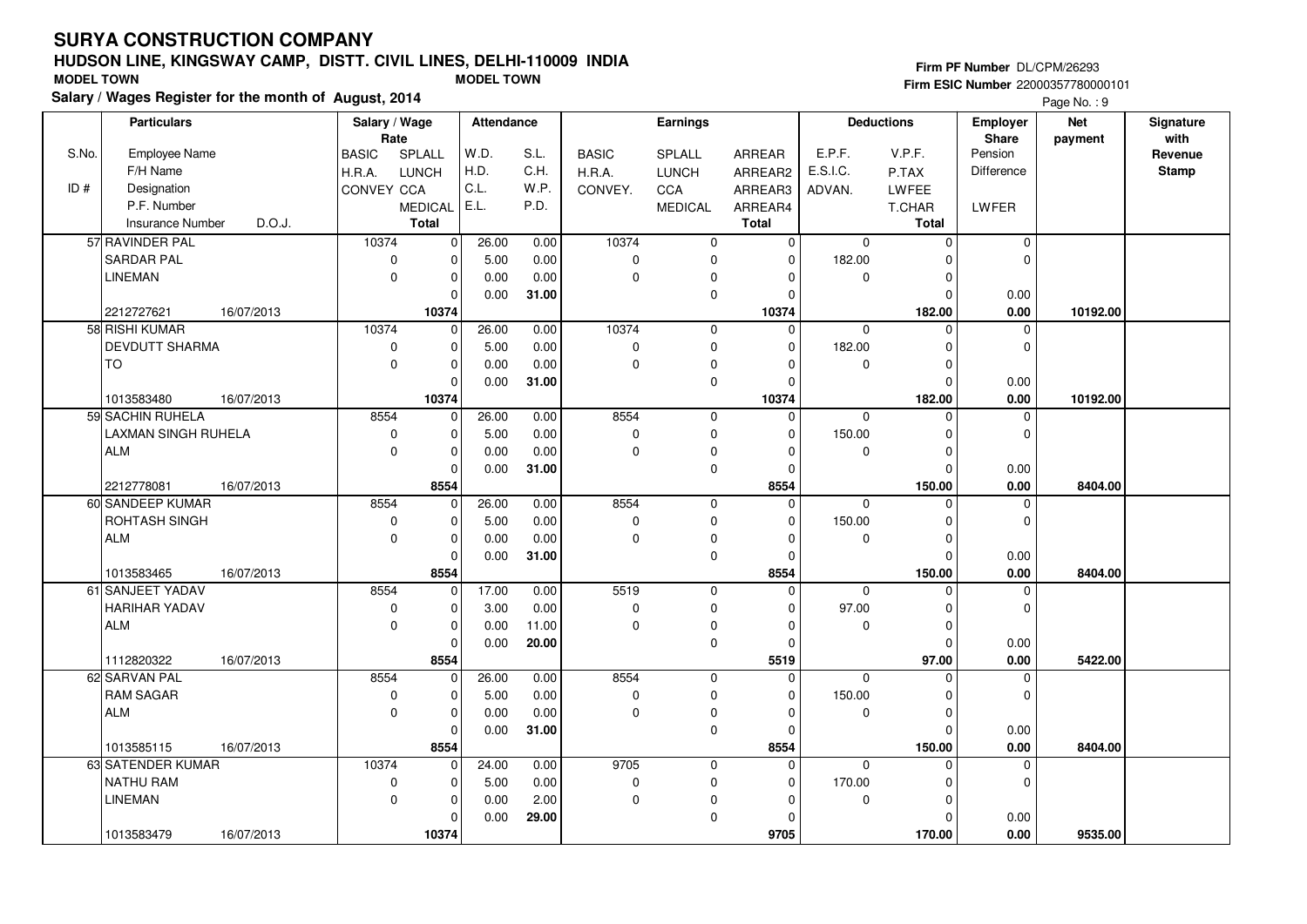# **HUDSON LINE, KINGSWAY CAMP, DISTT. CIVIL LINES, DELHI-110009 INDIASalary / Wages Register for the month of August, 2014 MODEL TOWN MODEL TOWN**

# **Firm PF Number** DL/CPM/26293

|       | Salary / wages Register for the month of August, 2014 |                            |                         |       |              |                     |               |             |                   |              | Page No.: 10 |              |
|-------|-------------------------------------------------------|----------------------------|-------------------------|-------|--------------|---------------------|---------------|-------------|-------------------|--------------|--------------|--------------|
|       | <b>Particulars</b>                                    | Salary / Wage              | Attendance              |       |              | Earnings            |               |             | <b>Deductions</b> | Employer     | <b>Net</b>   | Signature    |
|       |                                                       | Rate                       |                         |       |              |                     |               |             |                   | <b>Share</b> | payment      | with         |
| S.No. | <b>Employee Name</b>                                  | SPLALL<br><b>BASIC</b>     | W.D.                    | S.L.  | <b>BASIC</b> | SPLALL              | <b>ARREAR</b> | E.P.F.      | V.P.F.            | Pension      |              | Revenue      |
|       | F/H Name                                              | LUNCH<br>H.R.A.            | H.D.                    | C.H.  | H.R.A.       | <b>LUNCH</b>        | ARREAR2       | E.S.I.C.    | P.TAX             | Difference   |              | <b>Stamp</b> |
| ID#   | Designation                                           | CONVEY CCA                 | C.L.                    | W.P.  | CONVEY.      | <b>CCA</b>          | ARREAR3       | ADVAN.      | <b>LWFEE</b>      |              |              |              |
|       | P.F. Number                                           | <b>MEDICAL</b>             | E.L.                    | P.D.  |              | <b>MEDICAL</b>      | ARREAR4       |             | T.CHAR            | LWFER        |              |              |
|       | D.O.J.<br><b>Insurance Number</b>                     | <b>Total</b>               |                         |       |              |                     | <b>Total</b>  |             | Total             |              |              |              |
|       | 64 SATPAL RANGEELA                                    | 10374                      | $\overline{0}$<br>26.00 | 0.00  | 10374        | $\mathsf{O}\xspace$ | $\mathbf 0$   | 0           | $\mathbf{0}$      | $\pmb{0}$    |              |              |
|       | <b>OMI</b>                                            | $\mathbf 0$<br>$\mathbf 0$ | 5.00                    | 0.00  | $\mathbf 0$  | $\mathbf 0$         | $\Omega$      | 182.00      | $\Omega$          | $\Omega$     |              |              |
|       | <b>LINEMAN</b>                                        | $\mathbf 0$                | $\mathbf 0$<br>0.00     | 0.00  | $\Omega$     | 0                   | 0             | 0           | $\Omega$          |              |              |              |
|       |                                                       | $\mathbf 0$                | 0.00                    | 31.00 |              | $\mathsf{O}\xspace$ | $\Omega$      |             | $\Omega$          | 0.00         |              |              |
|       | 2212778090<br>16/07/2013                              | 10374                      |                         |       |              |                     | 10374         |             | 182.00            | 0.00         | 10192.00     |              |
|       | 65 SATYA NARAYAN                                      | 8554                       | $\mathbf 0$<br>21.00    | 0.00  | 6898         | 0                   | $\mathbf 0$   | $\mathbf 0$ | $\Omega$          | $\Omega$     |              |              |
|       | <b>DEVTADIN</b>                                       | $\mathbf 0$                | $\mathbf 0$<br>4.00     | 0.00  | $\pmb{0}$    | $\mathbf 0$         | 0             | 121.00      | $\Omega$          | $\mathbf 0$  |              |              |
|       | <b>ALM</b>                                            | $\mathbf 0$<br>$\mathbf 0$ | 0.00                    | 6.00  | $\mathbf 0$  | 0                   | $\Omega$      | 0           | $\Omega$          |              |              |              |
|       |                                                       | $\Omega$                   | 0.00                    | 25.00 |              | 0                   | $\Omega$      |             | $\Omega$          | 0.00         |              |              |
|       | 2212727623<br>16/07/2013                              | 8554                       |                         |       |              |                     | 6898          |             | 121.00            | 0.00         | 6777.00      |              |
|       | 66 SHIV KUMAR                                         | 10374                      | 26.00<br>0              | 0.00  | 10374        | $\mathsf 0$         | 0             | 0           | $\mathbf 0$       | 0            |              |              |
|       | LAXMAN PRASAD                                         | $\mathbf 0$<br>0           | 5.00                    | 0.00  | 0            | 0                   | $\Omega$      | 182.00      | $\Omega$          | $\mathbf 0$  |              |              |
|       | <b>LINEMAN</b>                                        | $\Omega$<br>$\mathbf 0$    | 0.00                    | 0.00  | $\Omega$     | 0                   | $\Omega$      | 0           | $\Omega$          |              |              |              |
|       |                                                       | $\mathbf 0$                | 0.00                    | 31.00 |              | $\mathbf 0$         | $\Omega$      |             | $\Omega$          | 0.00         |              |              |
|       | 2212727626<br>16/07/2013                              | 10374                      |                         |       |              |                     | 10374         |             | 182.00            | $0.00\,$     | 10192.00     |              |
|       | 67 SHIV NARAYAN                                       | 10374                      | 26.00<br>$\overline{0}$ | 0.00  | 10374        | $\mathbf 0$         | $\mathbf 0$   | $\Omega$    | $\Omega$          | 0            |              |              |
|       | KALLU                                                 | $\mathbf 0$<br>$\mathbf 0$ | 5.00                    | 0.00  | $\mathbf 0$  | $\mathbf 0$         | $\Omega$      | 182.00      | $\Omega$          | $\mathbf 0$  |              |              |
|       | <b>LINEMAN</b>                                        | $\mathbf 0$<br>$\mathbf 0$ | 0.00                    | 0.00  | $\Omega$     | 0                   | $\Omega$      | 0           | 0                 |              |              |              |
|       |                                                       | $\mathbf 0$                | 0.00                    | 31.00 |              | $\mathsf{O}\xspace$ | $\Omega$      |             | $\Omega$          | 0.00         |              |              |
|       | 2212727628<br>16/07/2013                              | 10374                      |                         |       |              |                     | 10374         |             | 182.00            | 0.00         | 10192.00     |              |
|       | 68 SHREE CHAND                                        | 8554                       | 26.00<br>$\mathbf 0$    | 0.00  | 8554         | $\mathbf 0$         | $\mathbf 0$   | $\mathbf 0$ | $\Omega$          | $\Omega$     |              |              |
|       | <b>HARGYAN SINGH</b>                                  | $\mathbf 0$                | $\mathbf 0$<br>5.00     | 0.00  | $\pmb{0}$    | $\mathbf 0$         | 0             | 150.00      | $\Omega$          | $\mathbf 0$  |              |              |
|       | <b>ALM</b>                                            | $\mathbf 0$<br>$\mathbf 0$ | 0.00                    | 0.00  | $\mathbf 0$  | 0                   | $\Omega$      | 0           | $\Omega$          |              |              |              |
|       |                                                       | $\Omega$                   | 0.00                    | 31.00 |              | $\mathbf 0$         | $\Omega$      |             | $\Omega$          | 0.00         |              |              |
|       | 2212727630<br>16/07/2013                              | 8554                       |                         |       |              |                     | 8554          |             | 150.00            | 0.00         | 8404.00      |              |
|       | 69 SHRI BHAGWAN                                       | 8554                       | 25.00<br>$\mathbf 0$    | 0.00  | 8278         | $\mathsf 0$         | $\mathbf 0$   | 0           | $\mathbf 0$       | 0            |              |              |
|       | LT SATYA NARAIN                                       | $\mathbf 0$<br>0           | 5.00                    | 0.00  | 0            | 0                   | $\Omega$      | 145.00      | $\Omega$          | $\mathbf 0$  |              |              |
|       | <b>ALM</b>                                            | $\mathbf 0$<br>$\mathbf 0$ | 0.00                    | 1.00  | $\Omega$     | 0                   | $\Omega$      | 0           | $\Omega$          |              |              |              |
|       |                                                       | $\mathbf 0$                | 0.00                    | 30.00 |              | $\mathbf 0$         | $\Omega$      |             | $\Omega$          | 0.00         |              |              |
|       | 2212921960<br>16/07/2013                              | 8554                       |                         |       |              |                     | 8278          |             | 145.00            | 0.00         | 8133.00      |              |
|       | 70 SHRIDHAR YADAV                                     | 10374                      | 26.00<br>$\mathbf 0$    | 0.00  | 10374        | $\mathbf 0$         | $\mathbf 0$   | $\Omega$    | $\Omega$          | 0            |              |              |
|       | <b>GANESH YADAV</b>                                   | $\mathbf 0$<br>$\mathbf 0$ | 5.00                    | 0.00  | $\mathbf 0$  | $\mathbf 0$         | $\Omega$      | 182.00      | O                 | $\Omega$     |              |              |
|       | <b>LINEMAN</b>                                        | $\mathbf 0$<br>0           | 0.00                    | 0.00  | $\Omega$     | 0                   | $\Omega$      | 0           | $\Omega$          |              |              |              |
|       |                                                       | $\mathbf 0$                | 0.00                    | 31.00 |              | 0                   |               |             |                   | 0.00         |              |              |
|       | 2212727631<br>16/07/2013                              | 10374                      |                         |       |              |                     | 10374         |             | 182.00            | 0.00         | 10192.00     |              |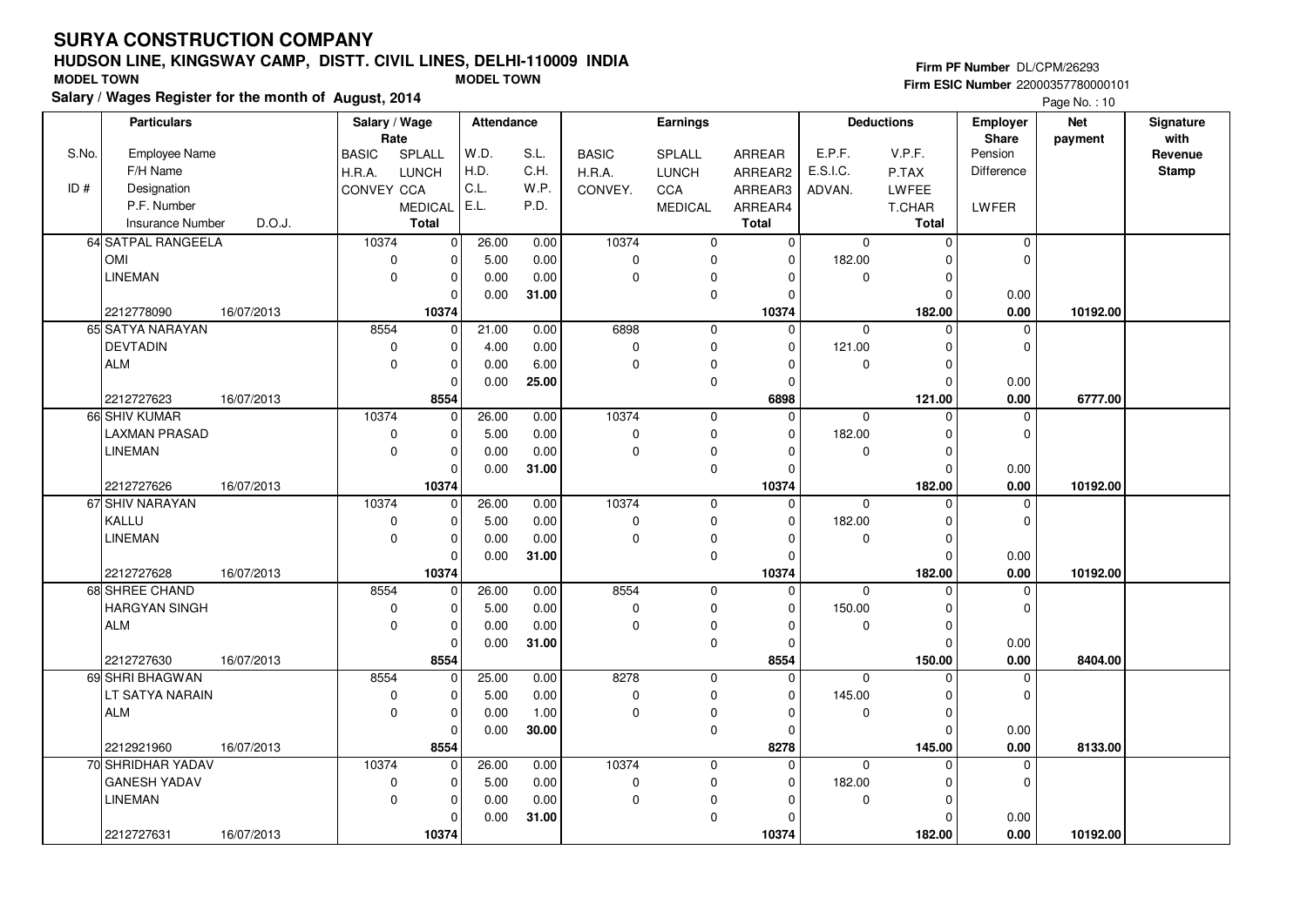# **HUDSON LINE, KINGSWAY CAMP, DISTT. CIVIL LINES, DELHI-110009 INDIASalary / Wages Register for the month of August, 2014 MODEL TOWN MODEL TOWN**

# **Firm PF Number** DL/CPM/26293

|       | Salary / wages Register for the month of August, 2014 |            |               |                |                   |       |              |                     |                |              |                   |                 | Page No.: 11 |              |
|-------|-------------------------------------------------------|------------|---------------|----------------|-------------------|-------|--------------|---------------------|----------------|--------------|-------------------|-----------------|--------------|--------------|
|       | <b>Particulars</b>                                    |            | Salary / Wage |                | <b>Attendance</b> |       |              | Earnings            |                |              | <b>Deductions</b> | <b>Employer</b> | <b>Net</b>   | Signature    |
|       |                                                       |            | Rate          |                |                   |       |              |                     |                |              |                   | <b>Share</b>    | payment      | with         |
| S.No. | Employee Name                                         |            | <b>BASIC</b>  | SPLALL         | W.D.              | S.L.  | <b>BASIC</b> | SPLALL              | <b>ARREAR</b>  | E.P.F.       | V.P.F.            | Pension         |              | Revenue      |
|       | F/H Name                                              |            | H.R.A.        | <b>LUNCH</b>   | H.D.              | C.H.  | H.R.A.       | <b>LUNCH</b>        | ARREAR2        | E.S.I.C.     | P.TAX             | Difference      |              | <b>Stamp</b> |
| ID#   | Designation                                           |            | CONVEY CCA    |                | C.L.              | W.P.  | CONVEY.      | <b>CCA</b>          | ARREAR3        | ADVAN.       | <b>LWFEE</b>      |                 |              |              |
|       | P.F. Number                                           |            |               | <b>MEDICAL</b> | E.L.              | P.D.  |              | <b>MEDICAL</b>      | ARREAR4        |              | T.CHAR            | LWFER           |              |              |
|       | <b>Insurance Number</b>                               | D.O.J.     |               | <b>Total</b>   |                   |       |              |                     | <b>Total</b>   |              | Total             |                 |              |              |
|       | 71 SHYAM LAL                                          |            | 10374         | $\overline{0}$ | 26.00             | 0.00  | 10374        | $\mathbf 0$         | $\overline{0}$ | $\Omega$     | $\mathbf 0$       | $\mathbf 0$     |              |              |
|       | <b>CHANDER BHAN</b>                                   |            | $\mathbf 0$   | $\Omega$       | 5.00              | 0.00  | $\mathbf 0$  | $\mathbf 0$         | $\Omega$       | 182.00       | $\Omega$          | $\Omega$        |              |              |
|       | <b>LINEMAN</b>                                        |            | $\mathbf 0$   | $\mathbf 0$    | 0.00              | 0.00  | 0            | 0                   | $\Omega$       | 0            | $\mathbf 0$       |                 |              |              |
|       |                                                       |            |               | $\mathbf 0$    | 0.00              | 31.00 |              | $\mathbf 0$         | $\Omega$       |              | $\mathbf 0$       | 0.00            |              |              |
|       | 2212731715                                            | 16/07/2013 |               | 10374          |                   |       |              |                     | 10374          |              | 182.00            | 0.00            | 10192.00     |              |
|       | 72 SOM PAL                                            |            | 8554          | $\mathbf 0$    | 26.00             | 0.00  | 8554         | $\mathbf 0$         | $\mathbf 0$    | $\mathbf{0}$ | $\Omega$          | $\Omega$        |              |              |
|       | <b>TOTA RAM</b>                                       |            | $\pmb{0}$     | $\mathbf 0$    | 5.00              | 0.00  | $\pmb{0}$    | $\pmb{0}$           | $\Omega$       | 150.00       | $\mathbf 0$       | $\mathbf 0$     |              |              |
|       | ALM                                                   |            | $\mathbf 0$   | $\mathbf 0$    | 0.00              | 0.00  | $\mathbf 0$  | 0                   | $\Omega$       | 0            | $\mathbf 0$       |                 |              |              |
|       |                                                       |            |               | $\Omega$       | 0.00              | 31.00 |              | $\mathbf 0$         | $\Omega$       |              | $\Omega$          | 0.00            |              |              |
|       | 2212727633                                            | 16/07/2013 |               | 8554           |                   |       |              |                     | 8554           |              | 150.00            | 0.00            | 8404.00      |              |
|       | 73 SONE LAL                                           |            | 8554          | $\mathbf 0$    | 26.00             | 0.00  | 8554         | $\mathbf 0$         | 0              | 0            | $\mathbf 0$       | $\mathbf 0$     |              |              |
|       | JAGDISH PRASAD                                        |            | 0             | $\mathbf 0$    | 5.00              | 0.00  | 0            | 0                   | $\Omega$       | 150.00       | $\mathbf 0$       | 0               |              |              |
|       | ALM                                                   |            | $\Omega$      | $\mathbf 0$    | 0.00              | 0.00  | $\Omega$     | $\mathbf 0$         | $\Omega$       | 0            | $\Omega$          |                 |              |              |
|       |                                                       |            |               | $\Omega$       | 0.00              | 31.00 |              | $\mathbf 0$         | $\Omega$       |              | $\Omega$          | 0.00            |              |              |
|       | 2212815710                                            | 16/07/2013 |               | 8554           |                   |       |              |                     | 8554           |              | 150.00            | 0.00            | 8404.00      |              |
|       | 74 SONU                                               |            | 8554          | $\overline{0}$ | 25.00             | 0.00  | 8278         | $\mathbf 0$         | 0              | $\mathbf 0$  | $\Omega$          | 0               |              |              |
|       | RADHEY SHYAM                                          |            | $\mathbf 0$   | $\mathbf 0$    | 5.00              | 0.00  | $\mathbf 0$  | $\mathbf 0$         | $\Omega$       | 145.00       | $\Omega$          | $\mathbf 0$     |              |              |
|       | <b>ALM</b>                                            |            | $\mathbf 0$   | $\mathbf 0$    | 0.00              | 1.00  | $\mathbf 0$  | 0                   | $\Omega$       | $\mathbf 0$  | $\mathbf 0$       |                 |              |              |
|       |                                                       |            |               | $\Omega$       | 0.00              | 30.00 |              | $\pmb{0}$           | $\Omega$       |              | $\Omega$          | 0.00            |              |              |
|       | 2213840049                                            | 16/07/2013 |               | 8554           |                   |       |              |                     | 8278           |              | 145.00            | 0.00            | 8133.00      |              |
|       | 75 SUBHASH SINGH                                      |            | 10374         | $\mathbf 0$    | 26.00             | 0.00  | 10374        | $\mathbf 0$         | 0              | 0            | 0                 | $\mathbf 0$     |              |              |
|       | <b>BALWANT SINGH</b>                                  |            | $\mathbf 0$   | 0              | 5.00              | 0.00  | $\mathbf 0$  | $\mathbf 0$         | $\Omega$       | 182.00       | 0                 | $\mathbf 0$     |              |              |
|       | <b>LINEMAN</b>                                        |            | $\mathbf 0$   | $\mathbf 0$    | 0.00              | 0.00  | $\Omega$     | $\pmb{0}$           | $\Omega$       | 0            | $\Omega$          |                 |              |              |
|       |                                                       |            |               | $\Omega$       | 0.00              | 31.00 |              | $\mathsf{O}\xspace$ | $\Omega$       |              | $\Omega$          | 0.00            |              |              |
|       | 2212778099                                            | 16/07/2013 |               | 10374          |                   |       |              |                     | 10374          |              | 182.00            | 0.00            | 10192.00     |              |
|       | 76 SUBHASH YADAV                                      |            | 10374         | $\mathbf 0$    | 26.00             | 0.00  | 10374        | $\mathbf 0$         | 0              | $\mathbf 0$  | $\mathbf 0$       | $\mathbf 0$     |              |              |
|       | <b>BANSU YADAV</b>                                    |            | 0             | $\mathbf 0$    | 5.00              | 0.00  | $\mathbf 0$  | $\mathbf 0$         | $\Omega$       | 182.00       | $\Omega$          | $\mathbf 0$     |              |              |
|       | <b>LINEMAN</b>                                        |            | $\mathbf 0$   | $\mathbf 0$    | 0.00              | 0.00  | $\Omega$     | $\pmb{0}$           | $\Omega$       | 0            | $\mathbf 0$       |                 |              |              |
|       |                                                       |            |               | $\mathbf 0$    | 0.00              | 31.00 |              | $\mathsf{O}\xspace$ | $\Omega$       |              | $\mathbf 0$       | 0.00            |              |              |
|       | 2212731717                                            | 16/07/2013 |               | 10374          |                   |       |              |                     | 10374          |              | 182.00            | 0.00            | 10192.00     |              |
|       | 77 SUBHOD ROY                                         |            | 10374         | $\overline{0}$ | 26.00             | 0.00  | 10374        | $\mathbf 0$         | $\Omega$       | $\Omega$     | $\Omega$          | $\mathbf 0$     |              |              |
|       | <b>RAM SEWAK ROY</b>                                  |            | $\mathbf 0$   | $\mathbf 0$    | 5.00              | 0.00  | $\pmb{0}$    | $\mathbf 0$         | $\Omega$       | 182.00       | $\Omega$          | $\mathbf 0$     |              |              |
|       | LINEMAN                                               |            | 0             | $\mathbf 0$    | 0.00              | 0.00  | 0            | 0                   | $\Omega$       | 0            | $\mathbf 0$       |                 |              |              |
|       |                                                       |            |               | $\mathbf 0$    | 0.00              | 31.00 |              | 0                   |                |              | $\Omega$          | 0.00            |              |              |
|       | 1011711730                                            | 16/07/2013 |               | 10374          |                   |       |              |                     | 10374          |              | 182.00            | 0.00            | 10192.00     |              |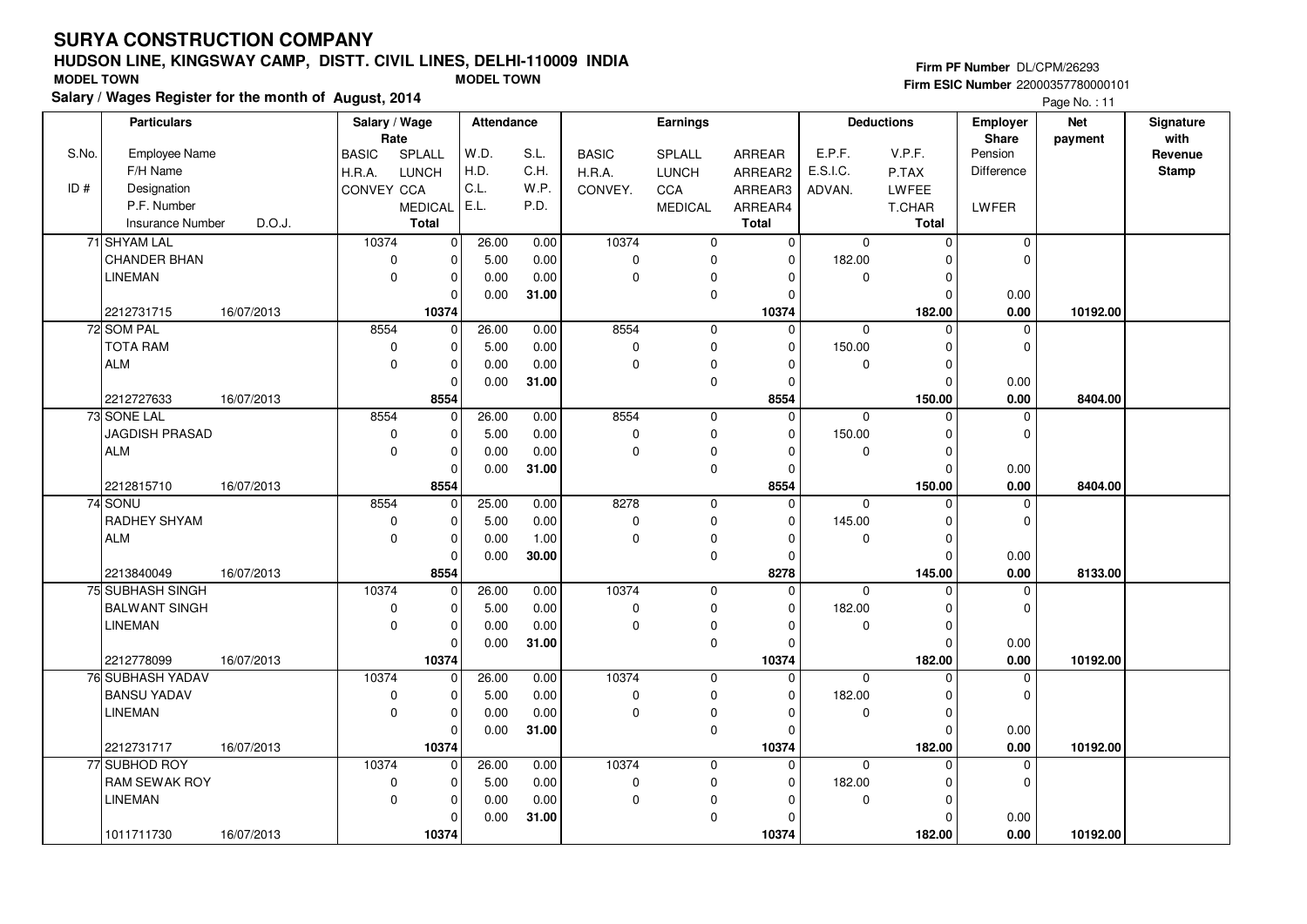Employee NameF/H Name

**Particulars**

S.No.

# **HUDSON LINE, KINGSWAY CAMP, DISTT. CIVIL LINES, DELHI-110009 INDIA**

**Salary / Wages Register for the month of August, 2014**

#### BASIC H.R.A. LUNCHCONVEYSPLALL CCAMEDICALARREAR ARREAR2ARREAR3ARREAR4**Salary / Wage RateAttendance Earnings**BASIC H.R.A.CONVEY.SPLALL LUNCHCCAMEDICALADVAN.P.TAXLWFEET.CHARE.P.F. V.P.F. E.S.I.C.Pension DifferenceLWFER**Deductions Employer Share**W.D. H.D.C.L.E.L.S.L. C.H.W.P.P.D.**Firm PF Number** DL/CPM/26293 **Firm ESIC Number** 22000357780000101 **MODEL TOWN MODEL TOWN Net paymentSignaturewith Revenue Stamp**Page No.: 12

| ID# | Designation             |            | CONVEY CCA  |                | C.L.  | W.P.  | CONVEY.     | CCA            | ARREAR3      | ADVAN.      | LWFEE        |             |          |  |
|-----|-------------------------|------------|-------------|----------------|-------|-------|-------------|----------------|--------------|-------------|--------------|-------------|----------|--|
|     | P.F. Number             |            |             | <b>MEDICAL</b> | E.L.  | P.D.  |             | <b>MEDICAL</b> | ARREAR4      |             | T.CHAR       | LWFER       |          |  |
|     | <b>Insurance Number</b> | D.O.J.     |             | <b>Total</b>   |       |       |             |                | <b>Total</b> |             | <b>Total</b> |             |          |  |
|     | <b>78 SUKHBIR SINGH</b> |            | 8554        | 0              | 22.00 | 0.00  | 7450        | $\mathbf 0$    | $\Omega$     | $\Omega$    | $\mathbf 0$  | $\mathbf 0$ |          |  |
|     | <b>VIJAY PAL SINGH</b>  |            | 0           | 0              | 5.00  | 0.00  | $\mathbf 0$ | 0              | $\Omega$     | 131.00      | $\Omega$     | 0           |          |  |
|     | <b>ALM</b>              |            | $\mathbf 0$ | 0              | 0.00  | 4.00  | $\Omega$    | 0              | $\Omega$     | $\mathbf 0$ | 0            |             |          |  |
|     |                         |            |             | $\Omega$       | 0.00  | 27.00 |             | 0              | $\Omega$     |             | $\Omega$     | 0.00        |          |  |
|     | 1013637855              | 16/07/2013 |             | 8554           |       |       |             |                | 7450         |             | 131.00       | 0.00        | 7319.00  |  |
|     | 79 SUMIT KUMAR          |            | 8554        | 0              | 17.00 | 0.00  | 5795        | $\mathbf 0$    | $\Omega$     | $\Omega$    | $\Omega$     | $\mathbf 0$ |          |  |
|     | <b>RAGHUBIR SINGH</b>   |            | $\Omega$    | 0              | 4.00  | 0.00  | $\mathbf 0$ | 0              | $\Omega$     | 102.00      | $\Omega$     | $\mathbf 0$ |          |  |
|     | <b>ALM</b>              |            | $\mathbf 0$ | 0              | 0.00  | 10.00 | $\Omega$    | 0              | $\Omega$     | $\Omega$    | 0            |             |          |  |
|     |                         |            |             | $\Omega$       | 0.00  | 21.00 |             | 0              | $\Omega$     |             | $\Omega$     | 0.00        |          |  |
|     | 2212731719              | 16/07/2013 |             | 8554           |       |       |             |                | 5795         |             | 102.00       | 0.00        | 5693.00  |  |
|     | 80 SUNIL KUMAR          |            | 10374       | 0              | 26.00 | 0.00  | 10374       | $\mathbf 0$    | $\Omega$     | $\mathbf 0$ | $\Omega$     | 0           |          |  |
|     | <b>TEJ NARAIN RAI</b>   |            | 0           | $\mathbf 0$    | 5.00  | 0.00  | $\mathbf 0$ | 0              | $\Omega$     | 182.00      | $\Omega$     | $\Omega$    |          |  |
|     | <b>LINEMAN</b>          |            | $\mathbf 0$ | 0              | 0.00  | 0.00  | $\Omega$    | 0              | $\Omega$     | $\Omega$    | 0            |             |          |  |
|     |                         |            |             | $\Omega$       | 0.00  | 31.00 |             | 0              | $\Omega$     |             | $\Omega$     | 0.00        |          |  |
|     | 2213134285              | 16/07/2013 |             | 10374          |       |       |             |                | 10374        |             | 182.00       | 0.00        | 10192.00 |  |
|     | 81 SURENDER KUMAR       |            | 10374       | $\mathbf 0$    | 6.00  | 0.00  | 2343        | $\mathbf 0$    | $\Omega$     | $\mathbf 0$ | $\Omega$     | $\mathbf 0$ |          |  |
|     | <b>BABU RAM PAL</b>     |            | 0           | 0              | 1.00  | 0.00  | $\mathbf 0$ | 0              | O            | 41.00       | $\Omega$     | $\mathbf 0$ |          |  |
|     | <b>LINEMAN</b>          |            | $\mathbf 0$ | $\Omega$       | 0.00  | 24.00 | $\Omega$    | 0              | $\Omega$     | $\mathbf 0$ | $\mathbf 0$  |             |          |  |
|     |                         |            |             | $\mathbf 0$    | 0.00  | 7.00  |             | 0              | $\Omega$     |             | $\Omega$     | 0.00        |          |  |
|     | 1013668674              | 16/07/2013 |             | 10374          |       |       |             |                | 2343         |             | 41.00        | 0.00        | 2302.00  |  |
|     | 82 SURESH PAL           |            | 8554        | $\mathbf 0$    | 26.00 | 0.00  | 8554        | 0              | $\Omega$     | $\mathbf 0$ | $\Omega$     | $\mathbf 0$ |          |  |
|     | <b>RAM SAWROOP</b>      |            | 0           | 0              | 5.00  | 0.00  | $\mathbf 0$ | 0              | $\Omega$     | 150.00      | $\mathbf 0$  | 0           |          |  |
|     | <b>ALM</b>              |            | $\mathbf 0$ | $\Omega$       | 0.00  | 0.00  | $\mathbf 0$ | $\Omega$       | $\Omega$     | $\mathbf 0$ | 0            |             |          |  |
|     |                         |            |             | 0              | 0.00  | 31.00 |             | 0              | $\Omega$     |             | $\Omega$     | 0.00        |          |  |
|     | 1013583463              | 16/07/2013 |             | 8554           |       |       |             |                | 8554         |             | 150.00       | 0.00        | 8404.00  |  |
|     | 83 SUSHIL KUMAR         |            | 10374       | 0              | 26.00 | 0.00  | 10374       | $\mathbf 0$    | $\Omega$     | $\Omega$    | $\Omega$     | $\mathbf 0$ |          |  |
|     | KRISHAN PAL             |            | 0           | 0              | 5.00  | 0.00  | $\mathbf 0$ | 0              | $\Omega$     | 182.00      | $\Omega$     | $\mathbf 0$ |          |  |
|     | <b>LINEMAN</b>          |            | $\mathbf 0$ | 0              | 0.00  | 0.00  | $\mathbf 0$ | $\Omega$       | $\Omega$     | 0           | 0            |             |          |  |
|     |                         |            |             | 0              | 0.00  | 31.00 |             | 0              | $\cap$       |             | $\Omega$     | 0.00        |          |  |
|     | 2212727635              | 16/07/2013 |             | 10374          |       |       |             |                | 10374        |             | 182.00       | 0.00        | 10192.00 |  |
|     | 84 UDAY KUMAR           |            | 10374       | 0              | 23.00 | 0.00  | 9370        | $\mathbf 0$    | $\Omega$     | $\mathbf 0$ | $\Omega$     | 0           |          |  |
|     | TEJU SHAH               |            | 0           | 0              | 5.00  | 0.00  | $\mathbf 0$ | 0              | $\Omega$     | 164.00      | $\Omega$     | $\mathbf 0$ |          |  |
|     | <b>LINEMAN</b>          |            | $\Omega$    | $\Omega$       | 0.00  | 3.00  | $\mathbf 0$ | 0              | $\Omega$     | $\Omega$    | $\Omega$     |             |          |  |
|     |                         |            |             | 0              | 0.00  | 28.00 |             | $\mathbf 0$    | 0            |             | $\Omega$     | 0.00        |          |  |
|     | 2212727636              | 16/07/2013 |             | 10374          |       |       |             |                | 9370         |             | 164.00       | 0.00        | 9206.00  |  |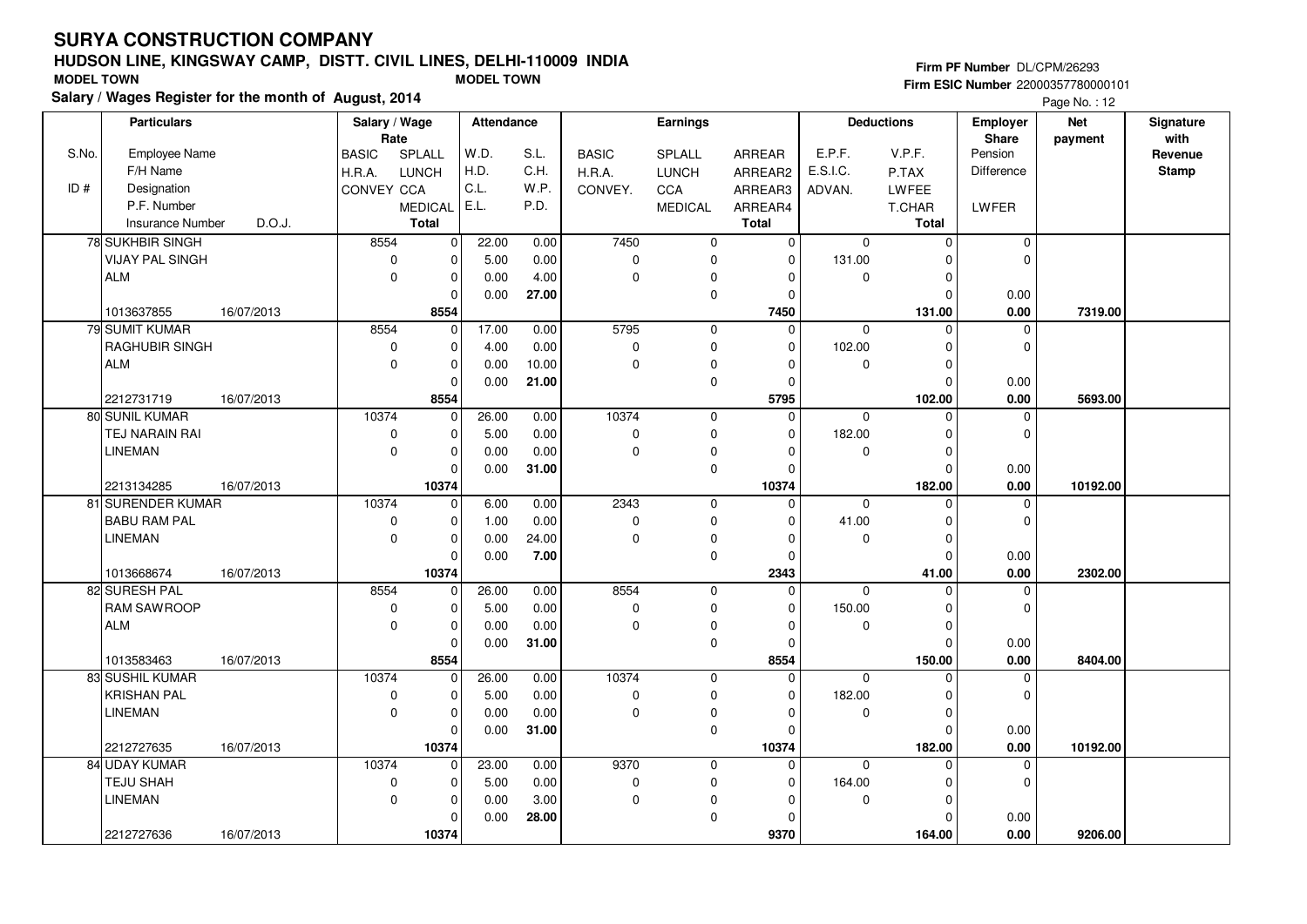# **HUDSON LINE, KINGSWAY CAMP, DISTT. CIVIL LINES, DELHI-110009 INDIASalary / Wages Register for the month of August, 2014 MODEL TOWN MODEL TOWN**

## **Firm PF Number** DL/CPM/26293

|       | Salary / wages Register for the month of August, 2014 |                        |                         |                               |              |                |                  | Page No.: 13 |                   |              |            |           |
|-------|-------------------------------------------------------|------------------------|-------------------------|-------------------------------|--------------|----------------|------------------|--------------|-------------------|--------------|------------|-----------|
|       | <b>Particulars</b>                                    | Salary / Wage          |                         | Earnings<br><b>Attendance</b> |              |                |                  |              | <b>Deductions</b> |              | <b>Net</b> | Signature |
|       |                                                       | Rate                   |                         |                               |              |                |                  |              |                   | <b>Share</b> | payment    | with      |
| S.No. | <b>Employee Name</b>                                  | <b>BASIC</b><br>SPLALL | W.D.                    | S.L.                          | <b>BASIC</b> | SPLALL         | ARREAR           | E.P.F.       | V.P.F.            | Pension      |            | Revenue   |
|       | F/H Name                                              | <b>LUNCH</b><br>H.R.A. | H.D.                    | C.H.                          | H.R.A.       | <b>LUNCH</b>   | ARREAR2          | E.S.I.C.     | P.TAX             | Difference   |            | Stamp     |
| ID#   | Designation                                           | CONVEY CCA             | C.L.                    | W.P.                          | CONVEY.      | <b>CCA</b>     | ARREAR3          | ADVAN.       | <b>LWFEE</b>      |              |            |           |
|       | P.F. Number                                           | <b>MEDICAL</b>         | E.L.                    | P.D.                          |              | <b>MEDICAL</b> | ARREAR4          |              | T.CHAR            | LWFER        |            |           |
|       | D.O.J.<br><b>Insurance Number</b>                     | <b>Total</b>           |                         |                               |              |                | <b>Total</b>     |              | <b>Total</b>      |              |            |           |
|       | 85 UMESH KUMAR                                        | 8554                   | $\overline{0}$<br>23.00 | 0.00                          | 7726         | $\mathbf 0$    | $\Omega$         | $\Omega$     | $\mathbf 0$       | 0            |            |           |
|       | <b>LAL CHAND</b>                                      | $\mathbf 0$            | $\mathbf 0$<br>5.00     | 0.00                          | 0            | $\mathbf 0$    | $\Omega$         | 136.00       | $\Omega$          | 0            |            |           |
|       | <b>ALM</b>                                            | $\mathbf 0$            | $\pmb{0}$<br>0.00       | 3.00                          | 0            | $\mathbf 0$    | $\Omega$         | $\mathbf 0$  | $\mathbf 0$       |              |            |           |
|       |                                                       |                        | $\mathbf 0$<br>0.00     | 28.00                         |              | $\mathbf 0$    | $\Omega$         |              | $\mathbf 0$       | 0.00         |            |           |
|       | 2212731721<br>16/07/2013                              | 8554                   |                         |                               |              |                | 7726             |              | 136.00            | 0.00         | 7590.00    |           |
|       | 86 VASHIST                                            | 8554                   | $\mathbf 0$<br>26.00    | 0.00                          | 8554         | 0              | $\Omega$         | $\mathbf 0$  | $\Omega$          | 0            |            |           |
|       | <b>RAM DARSH YADAV</b>                                | $\mathbf 0$            | $\mathbf 0$<br>5.00     | 0.00                          | 0            | $\mathbf 0$    | $\Omega$         | 150.00       | 0                 | 0            |            |           |
|       | <b>ALM</b>                                            | $\Omega$               | $\mathbf 0$<br>0.00     | 0.00                          | 0            | $\mathbf 0$    | $\Omega$         | $\mathbf 0$  | $\Omega$          |              |            |           |
|       |                                                       |                        | $\Omega$<br>0.00        | 31.00                         |              | $\mathbf 0$    | $\Omega$         |              | $\Omega$          | 0.00         |            |           |
|       | 2212778139<br>16/07/2013                              | 8554                   |                         |                               |              |                | 8554             |              | 150.00            | 0.00         | 8404.00    |           |
|       | 87 VEER PAL                                           | 8554                   | 26.00<br>$\mathbf 0$    | 0.00                          | 8554         | $\mathbf 0$    | $\Omega$         | $\mathbf 0$  | 0                 | $\mathbf 0$  |            |           |
|       | CHHOTE LAL                                            | $\mathbf 0$            | $\pmb{0}$<br>5.00       | 0.00                          | 0            | $\mathbf 0$    | $\Omega$         | 150.00       | $\mathbf 0$       | 0            |            |           |
|       | ALM                                                   | $\Omega$               | $\pmb{0}$<br>0.00       | 0.00                          | 0            | $\mathbf 0$    | $\Omega$         | $\mathbf 0$  | $\mathbf 0$       |              |            |           |
|       |                                                       |                        | $\mathbf 0$<br>0.00     | 31.00                         |              | $\mathbf 0$    | $\Omega$         |              | $\Omega$          | 0.00         |            |           |
|       | 16/07/2013<br>1013583474                              | 8554                   |                         |                               |              |                | 8554             |              | 150.00            | 0.00         | 8404.00    |           |
|       | 88 VIJAY KUMAR                                        | 10374                  | 24.00<br>$\mathbf 0$    | 0.00                          | 9705         | $\mathbf 0$    | $\Omega$         | $\Omega$     | $\Omega$          | 0            |            |           |
|       | SIRJANAND SINGH                                       | 0                      | $\mathbf 0$<br>5.00     | 0.00                          | 0            | $\mathbf 0$    | $\Omega$         | 170.00       | $\Omega$          | $\Omega$     |            |           |
|       | LINEMAN                                               | $\mathbf 0$            | $\pmb{0}$<br>0.00       | 2.00                          | 0            | 0              | 0                | $\mathbf 0$  | $\pmb{0}$         |              |            |           |
|       |                                                       |                        | 0.00<br>$\mathbf 0$     | 29.00                         |              | $\mathbf 0$    | $\Omega$         |              | $\Omega$          | 0.00         |            |           |
|       | 2212731726<br>16/07/2013                              | 10374                  |                         |                               |              |                | 9705             |              | 170.00            | 0.00         | 9535.00    |           |
|       | 89 VIPIN KUMAR                                        | 8554                   | 26.00<br>$\mathbf 0$    | 0.00                          | 8554         | $\mathbf 0$    | $\Omega$         | $\mathbf{0}$ | $\Omega$          | 0            |            |           |
|       | <b>SHRI KRISHAN</b>                                   | $\pmb{0}$              | $\pmb{0}$<br>5.00       | 0.00                          | 0            | $\mathbf 0$    | $\Omega$         | 150.00       | 0                 | 0            |            |           |
|       | ALM                                                   | $\mathbf 0$            | $\mathbf 0$<br>0.00     | 0.00                          | 0            | $\mathbf 0$    | 0                | 0            | $\pmb{0}$         |              |            |           |
|       |                                                       |                        | $\Omega$<br>0.00        | 31.00                         |              | $\mathbf 0$    | $\Omega$         |              | $\Omega$          | 0.00         |            |           |
|       | 2212728045<br>16/07/2013<br>90 VIRENDER KUMAR         | 8554                   |                         |                               |              |                | 8554<br>$\Omega$ |              | 150.00            | 0.00         | 8404.00    |           |
|       |                                                       | 8554                   | 26.00<br>0              | 0.00                          | 8554         | $\mathbf 0$    |                  | $\mathbf 0$  | 0                 | 0            |            |           |
|       | <b>KEDARI PAL</b>                                     | $\mathbf 0$            | $\pmb{0}$<br>5.00       | 0.00                          | 0            | $\mathbf 0$    | $\Omega$         | 150.00       | $\pmb{0}$         | 0            |            |           |
|       | ALM                                                   | $\mathbf 0$            | $\mathbf 0$<br>0.00     | 0.00                          | 0            | $\mathbf 0$    | $\Omega$         | $\mathbf 0$  | $\Omega$          |              |            |           |
|       |                                                       |                        | 0.00<br>$\mathbf 0$     | 31.00                         |              | $\mathbf 0$    | $\Omega$         |              | $\Omega$          | 0.00         |            |           |
|       | 2212778145<br>16/07/2013                              | 8554                   |                         |                               |              |                | 8554             |              | 150.00            | 0.00         | 8404.00    |           |
|       | 91 VISHNU PANDIT                                      | 10374                  | 26.00<br>0              | 0.00                          | 10374        | $\mathbf 0$    | $\Omega$         | $\mathbf 0$  | $\mathbf 0$       | 0            |            |           |
|       | KHUSHNANDAN PANDIT                                    | $\pmb{0}$              | $\mathbf 0$<br>5.00     | 0.00                          | 0            | $\mathbf 0$    | $\Omega$         | 182.00       | $\Omega$          | 0            |            |           |
|       | <b>LINEMAN</b>                                        | $\mathbf 0$            | $\mathbf 0$<br>0.00     | 0.00                          | 0            | 0              | $\Omega$         | $\mathbf 0$  | 0                 |              |            |           |
|       |                                                       |                        | $\Omega$<br>0.00        | 31.00                         |              | $\mathbf 0$    |                  |              | $\Omega$          | 0.00         |            |           |
|       | 2212728050<br>16/07/2013                              | 10374                  |                         |                               |              |                | 10374            |              | 182.00            | 0.00         | 10192.00   |           |